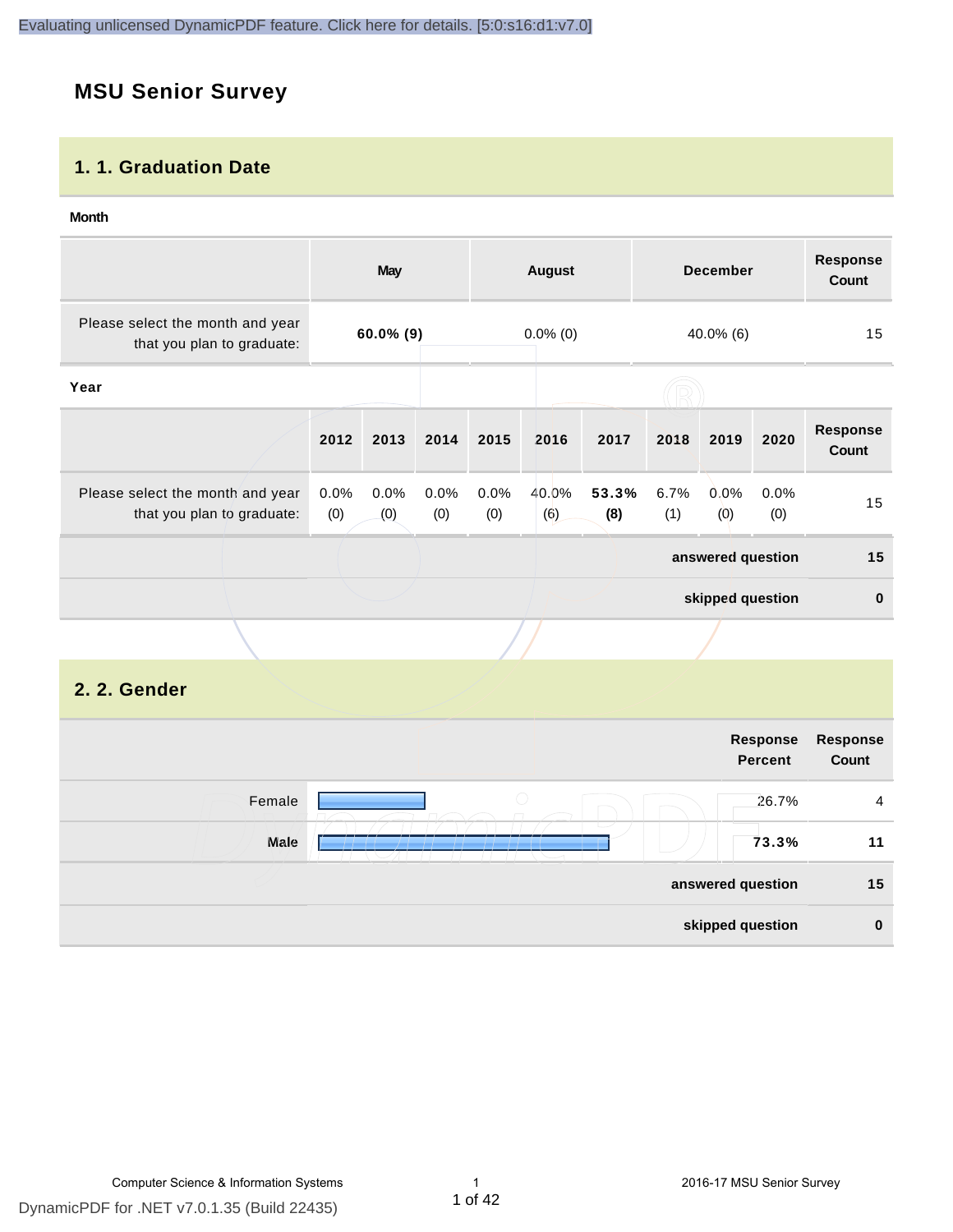#### **3. 3. Ethnic Background**

|                                           |                   | <b>Response</b><br><b>Percent</b> | Response<br>Count |
|-------------------------------------------|-------------------|-----------------------------------|-------------------|
| White                                     |                   | 85.7%                             | 12                |
| Black/African-American                    |                   | 7.1%                              | 1                 |
| Asian                                     |                   | 0.0%                              | $\mathbf 0$       |
| Hispanic/Latino                           |                   | 0.0%                              | $\mathbf 0$       |
| American Indian/Alaskan Native            |                   | 0.0%                              | $\pmb{0}$         |
| Native Hawaiian/Other Pacific<br>Islander |                   | 0.0%                              | $\mathbf 0$       |
| Two or more races                         |                   | 7.1%                              | $\mathbf{1}$      |
|                                           | answered question |                                   | 14                |
|                                           | skipped question  |                                   | 1                 |
|                                           |                   |                                   |                   |

#### **4. 4. Are you a U.S. citizen?**

| Response<br>Percent      | Response<br>Count |
|--------------------------|-------------------|
| Yes<br>93.3%             | 14                |
| No<br>6.7%<br>$\bigcirc$ |                   |
| answered question        | 15                |
| skipped question         | $\bf{0}$          |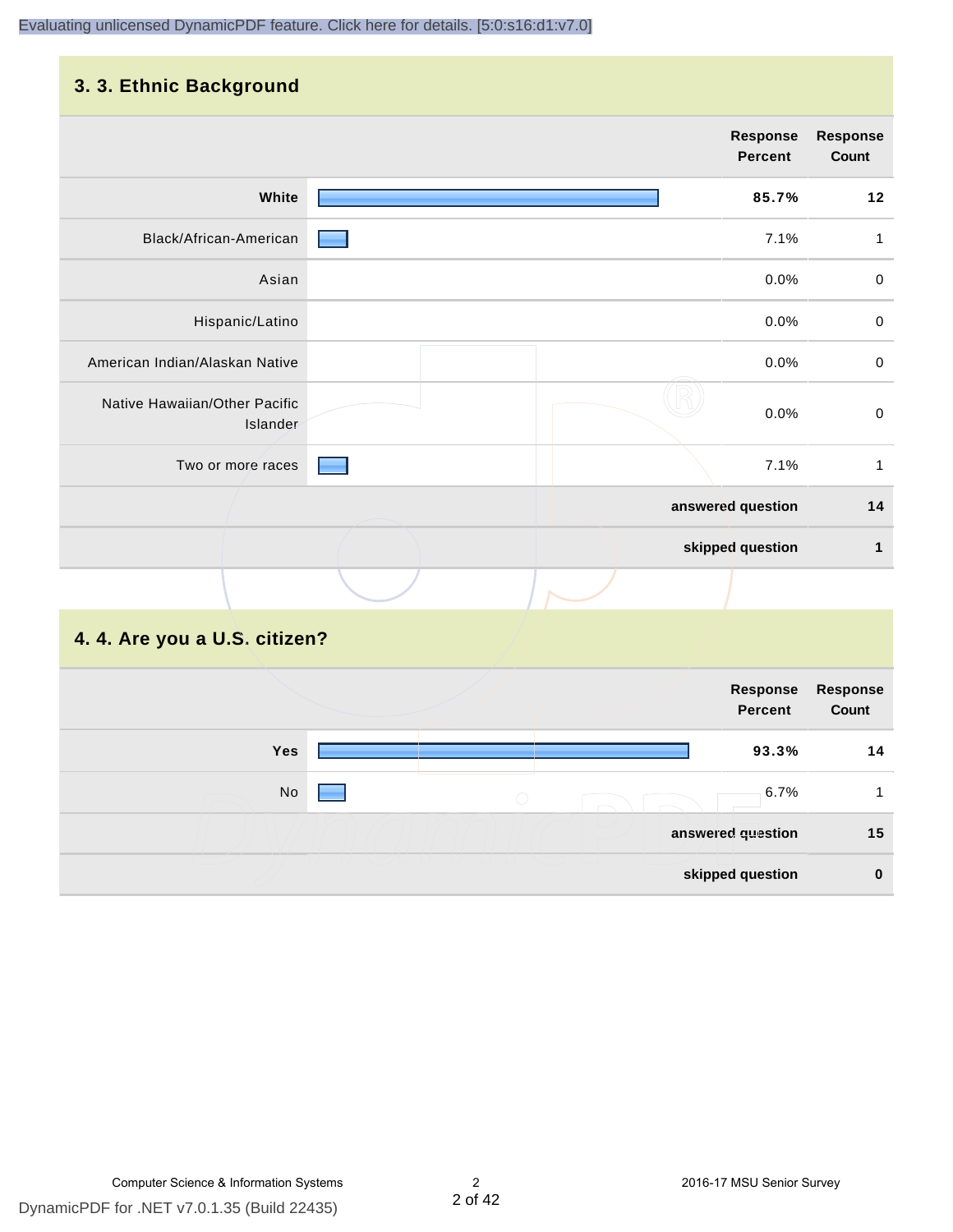## **5. 5. What is your residency classification at MSU? answered question 15 skipped question 0 Response Percent Response Count In-state 86.7% 13** Out-of-state 13.3% 2 International 0.0% 0

DynamicPDF

DynamicPDF for .NET v7.0.1.35 (Build 22435) Computer Science & Information Systems 3 2016-17 MSU Senior Survey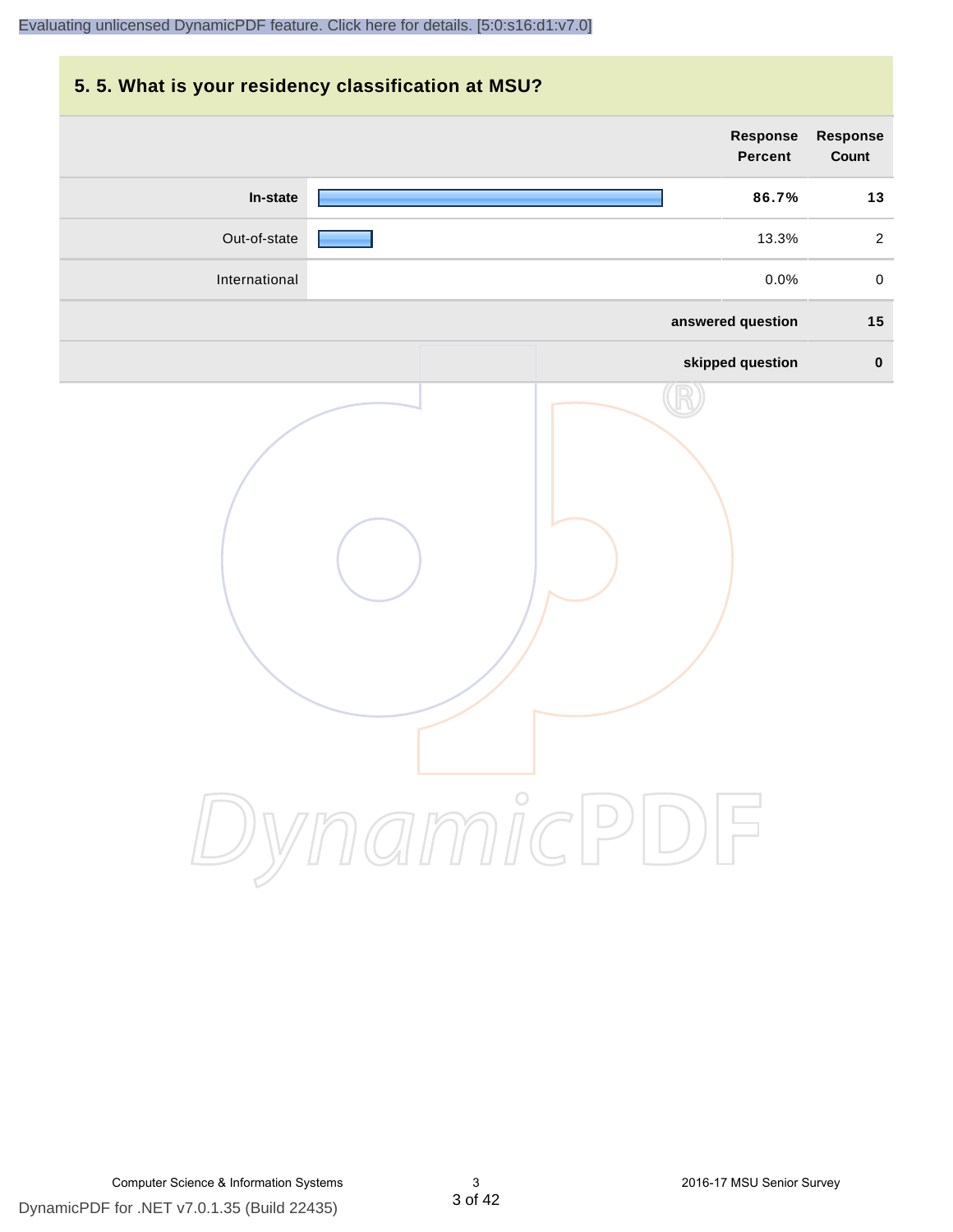## **5. 5. What is your residency classification at MSU? answered question 15 skipped question 0**

#### **6. 6. Age**

|               |   | Response<br><b>Percent</b> | <b>Response</b><br>Count |
|---------------|---|----------------------------|--------------------------|
| 24 or younger |   | 66.7%                      | 10                       |
| 25-34         |   | 20.0%                      | 3                        |
| 35-44         |   | 6.7%                       |                          |
| 45 or older   | ۰ | 6.7%                       |                          |
|               |   | answered question          | 15                       |
|               |   | skipped question           | $\mathbf 0$              |
|               |   |                            |                          |

#### **7. 7. Has either of your parents received a bachelor's degree?**

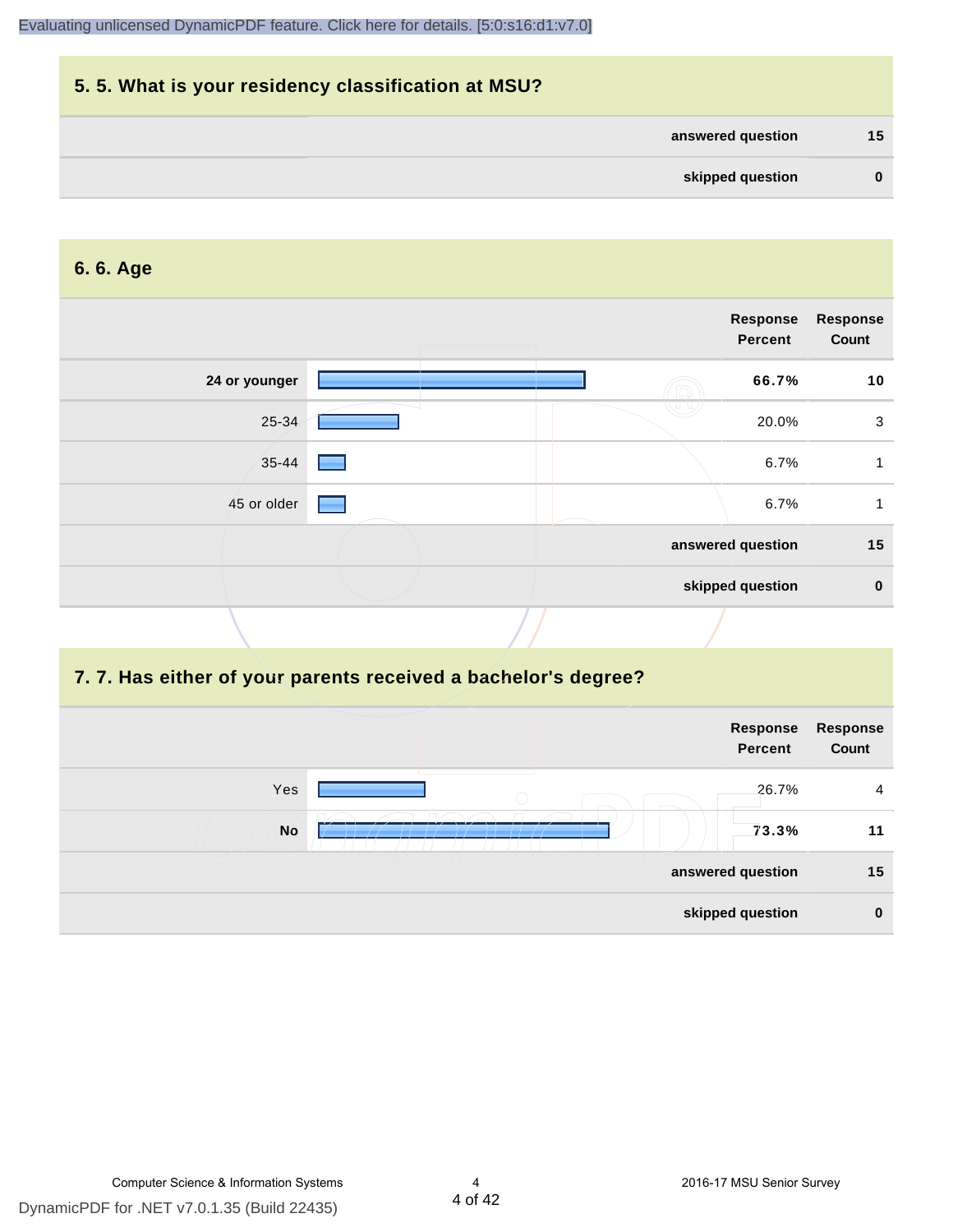#### **8. 8. Has either of your parents received a degree from MSU?**

| Response<br>Count | Response<br>Percent |                                 |           |
|-------------------|---------------------|---------------------------------|-----------|
| 4                 | 6.7%                | <b>Contract Contract Street</b> | Yes       |
| 14                | 93.3%               |                                 | <b>No</b> |
| 15                | answered question   |                                 |           |
| $\bf{0}$          | skipped question    |                                 |           |
|                   |                     |                                 |           |

| 9.9. What was your original entry status to MSU?    |                                   |                          |
|-----------------------------------------------------|-----------------------------------|--------------------------|
|                                                     | <b>Response</b><br><b>Percent</b> | <b>Response</b><br>Count |
| <b>Freshman</b>                                     | 53.3%                             | 8                        |
| Transfer from community<br>college/technical school | 33.3%                             | 5                        |
| Transfer from 4-yr institution                      | 13.3%                             | 2                        |
|                                                     | answered question                 | 15                       |
|                                                     | skipped question                  | $\mathbf 0$              |

**10. 10. How many credits were transferred?**

|             | Response<br>Percent | <b>Response</b><br>Count |
|-------------|---------------------|--------------------------|
| 12 or fewer | 0.0%                | $\mathbf 0$              |
| 13-30       | 14.3%               | 1                        |
| $31 - 60$   | 42.9%               | $\mathbf{3}$             |
| Over 60     | 42.9%               | $\mathbf{3}$             |
|             | answered question   | $\overline{7}$           |
|             | skipped question    | 8                        |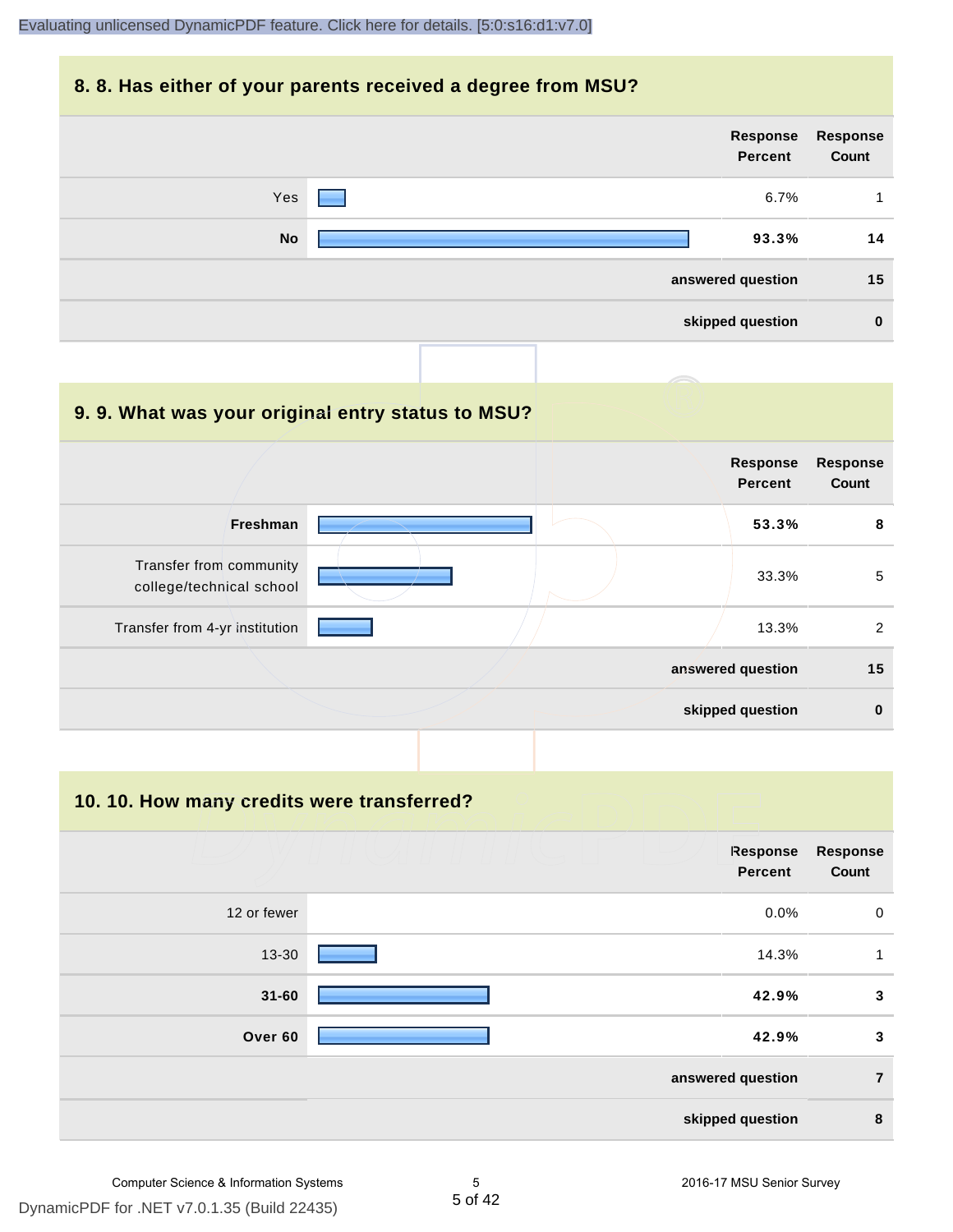#### **11. 11. Approximately what percent of your University Studies (general education) classes did you take at MSU?**

|                                                      |            |  | Response<br><b>Percent</b>        | Response<br>Count |
|------------------------------------------------------|------------|--|-----------------------------------|-------------------|
| Under 25%                                            |            |  | 85.7%                             | $\bf 6$           |
| 25-49%                                               |            |  | 0.0%                              | $\mathsf{O}$      |
| 50-74%                                               |            |  | 14.3%                             | $\mathbf{1}$      |
| 75-100%                                              |            |  | 0.0%                              | $\mathbf 0$       |
|                                                      |            |  | answered question                 | $\overline{7}$    |
|                                                      |            |  | skipped question                  | 8                 |
|                                                      |            |  |                                   |                   |
| 12. 12. What has been your attendance status at MSU? |            |  |                                   |                   |
|                                                      |            |  | <b>Response</b><br><b>Percent</b> | Response<br>Count |
| <b>Primarily full-time</b>                           |            |  | 86.7%                             | $13$              |
| Primarily part-time                                  |            |  | 13.3%                             | $\sqrt{2}$        |
|                                                      |            |  | answered question                 | 15                |
|                                                      |            |  | skipped question                  | $\pmb{0}$         |
|                                                      | $\bigcirc$ |  |                                   |                   |

DynamicPDF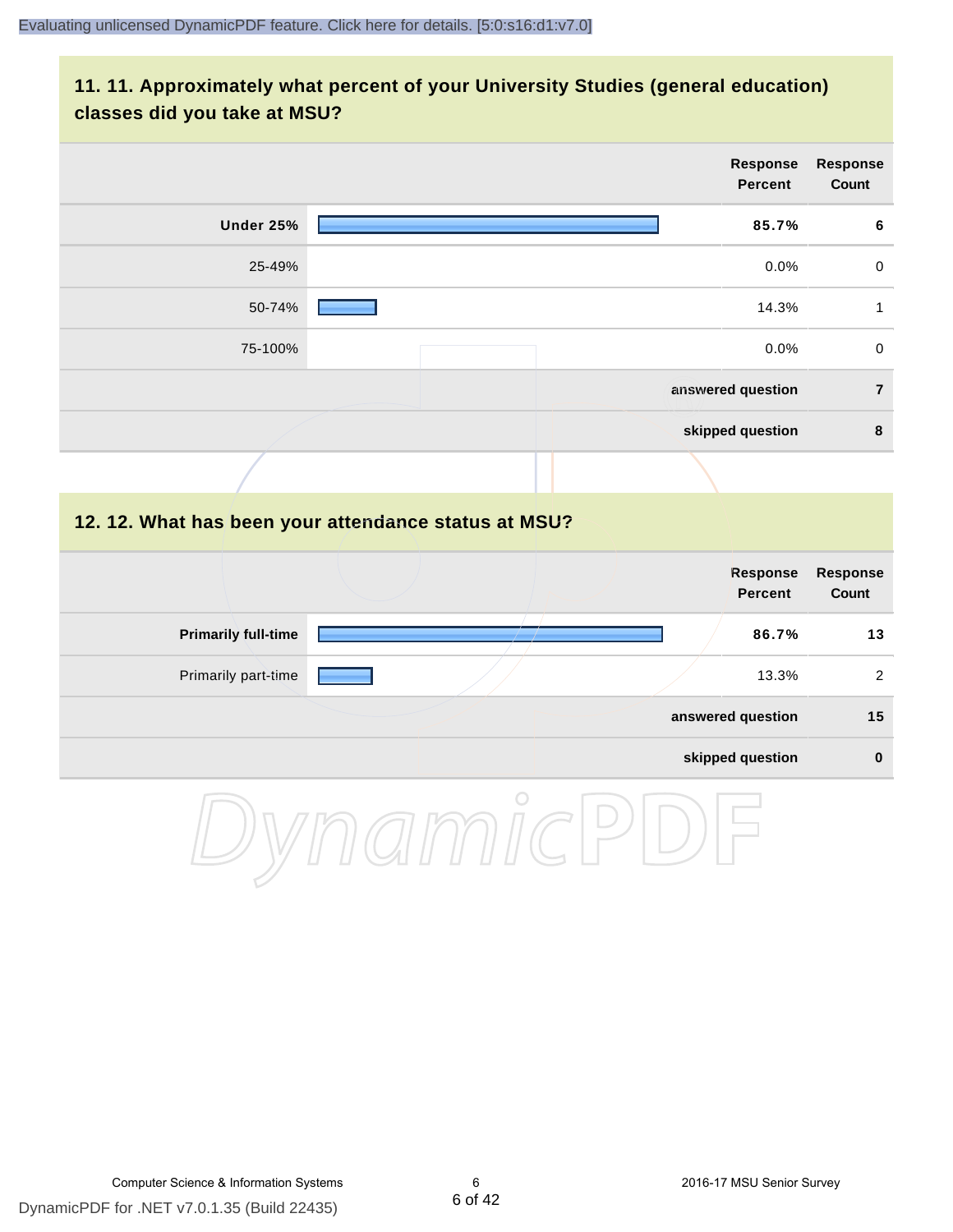#### **13. 13. In which Residential College are you a member?**

|                            | <b>Response</b><br>Percent | <b>Response</b><br>Count |
|----------------------------|----------------------------|--------------------------|
| Do not know                | 26.7%                      | $\boldsymbol{4}$         |
| <b>Clark College</b>       | 6.7%                       | $\mathbf{1}$             |
| Elizabeth College          | 6.7%                       | $\mathbf{1}$             |
| Franklin-Springer Colleges | 6.7%                       | $\mathbf{1}$             |
| <b>Hart College</b>        | 20.0%                      | $\mathsf 3$              |
| <b>Hester College</b>      | 6.7%                       | $\mathbf{1}$             |
| <b>Regents College</b>     | 6.7%                       | $\mathbf{1}$             |
| Richmond College           | 6.7%                       | $\mathbf{1}$             |
| White College              | 13.3%                      | 2                        |
|                            | answered question          | 15                       |
|                            | skipped question           | $\pmb{0}$                |

DynamicPDF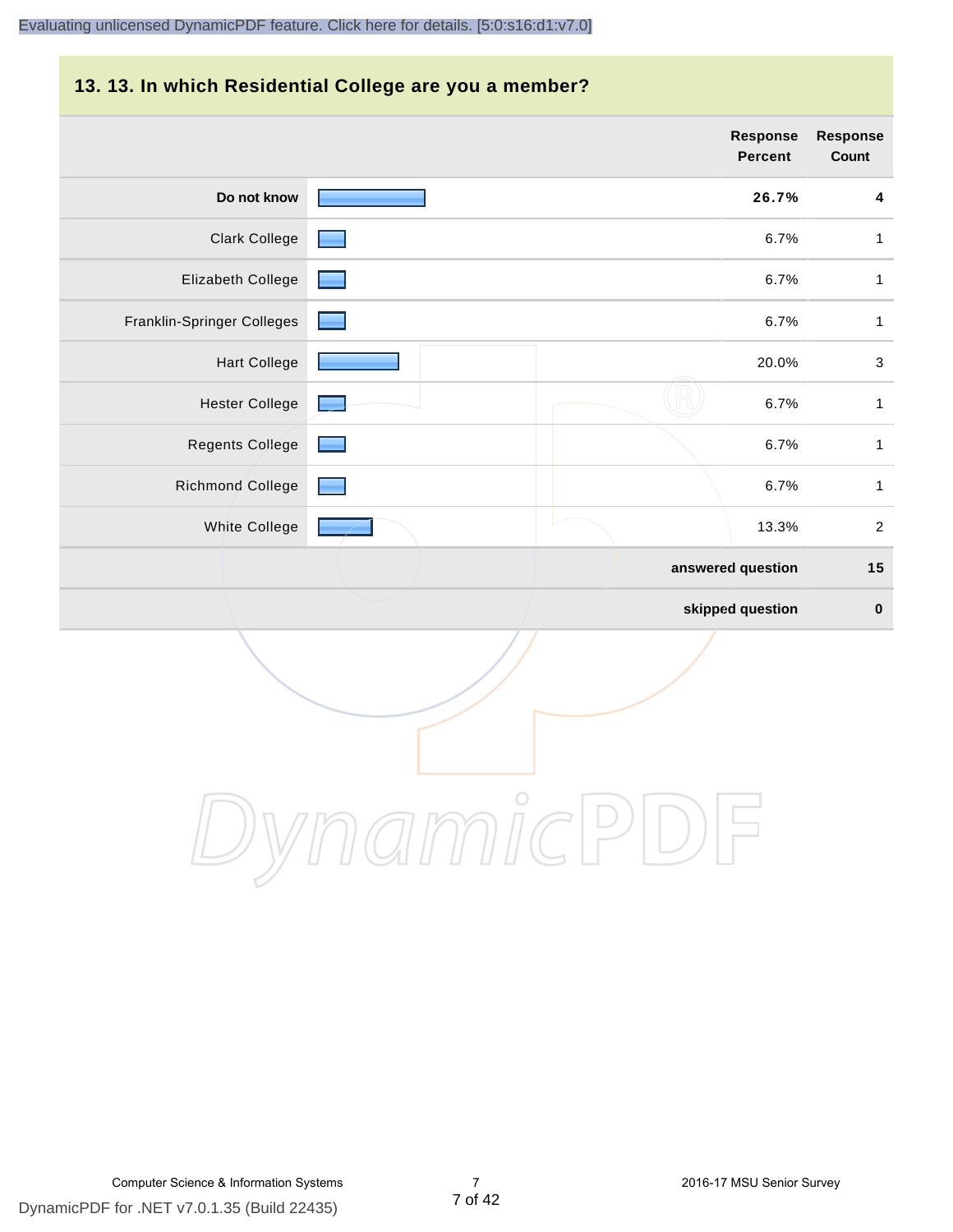## **13. 13. In which Residential College are you a member? answered question 15 skipped question 0**

#### **14. 14. Have you ever received any type of Financial Aid while at MSU? (scholarships, grants, work-study, etc.)**



#### **15. 15. How many years will it take you to complete your degree from the point of your initial enrollment in college (including any time at a previous institution)?**

|               | <b>Response</b><br>Percent | Response<br>Count |
|---------------|----------------------------|-------------------|
| Two           | 0.0%                       | $\pmb{0}$         |
| Three         | $\bigcirc$<br>6.7%         | $\mathbf{1}$      |
| Four          | 33.3%                      | ${\bf 5}$         |
| Five          | 26.7%                      | $\overline{4}$    |
| Six           | 6.7%                       | $\mathbf{1}$      |
| More than six | 26.7%                      | $\overline{4}$    |
|               | answered question          | 15                |
|               | skipped question           | $\pmb{0}$         |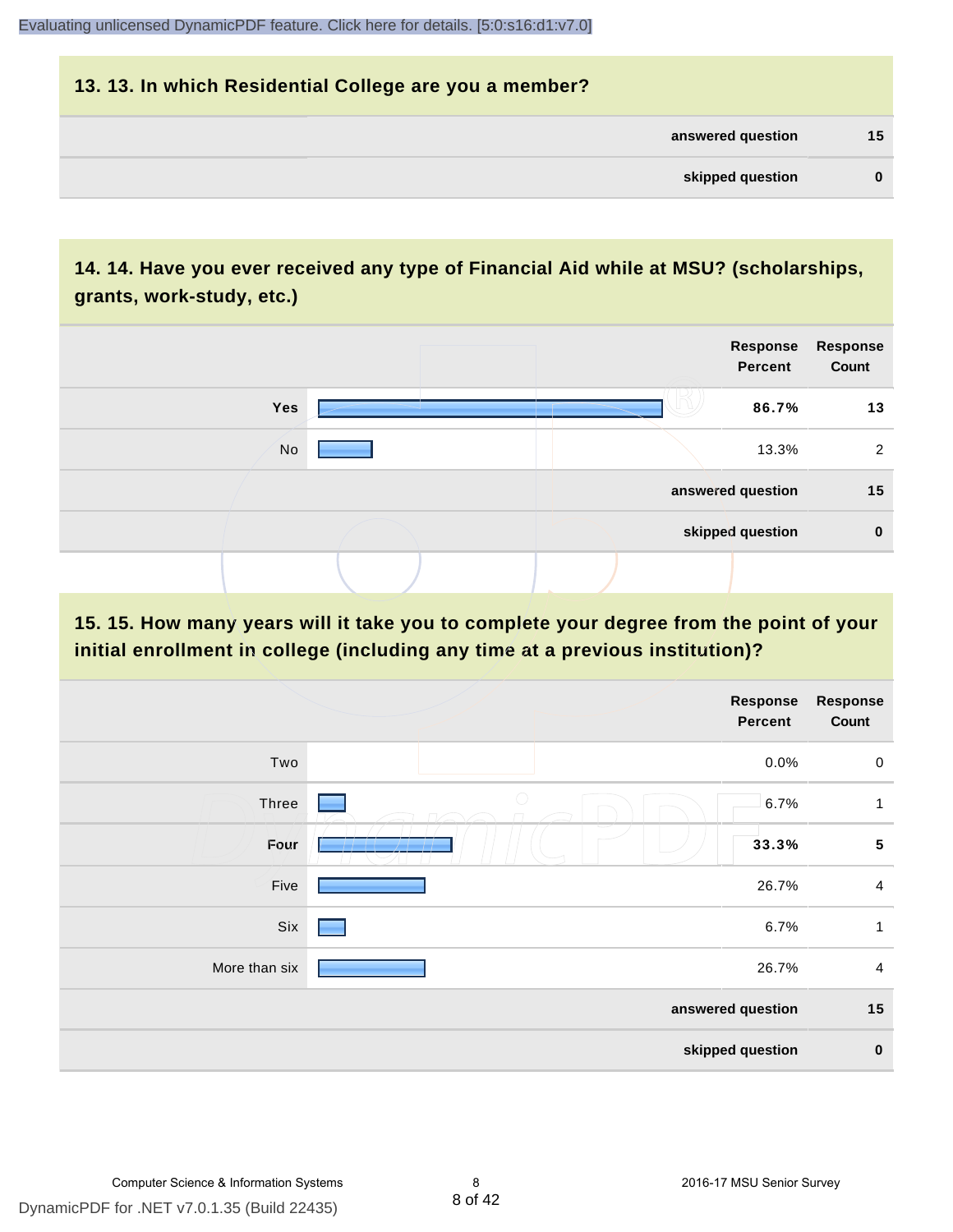#### **16. 16. In what range does your grade point average fall?**

| Response<br>Count | <b>Response</b><br>Percent |                      |                |
|-------------------|----------------------------|----------------------|----------------|
| $\pmb{0}$         | $0.0\%$                    |                      | Less than 2.00 |
| $\mathbf 0$       | 0.0%                       |                      | 2.00-2.50      |
| $\bf 6$           | 40.0%                      |                      | $2.51 - 3.00$  |
| $\overline{4}$    | 26.7%                      |                      | $3.01 - 3.50$  |
| $\,$ 5 $\,$       | 33.3%                      |                      | $3.51 - 4.00$  |
| 15                | answered question          |                      |                |
| $\pmb{0}$         | skipped question           |                      |                |
|                   |                            | $\int_{0}^{0}$<br>าท |                |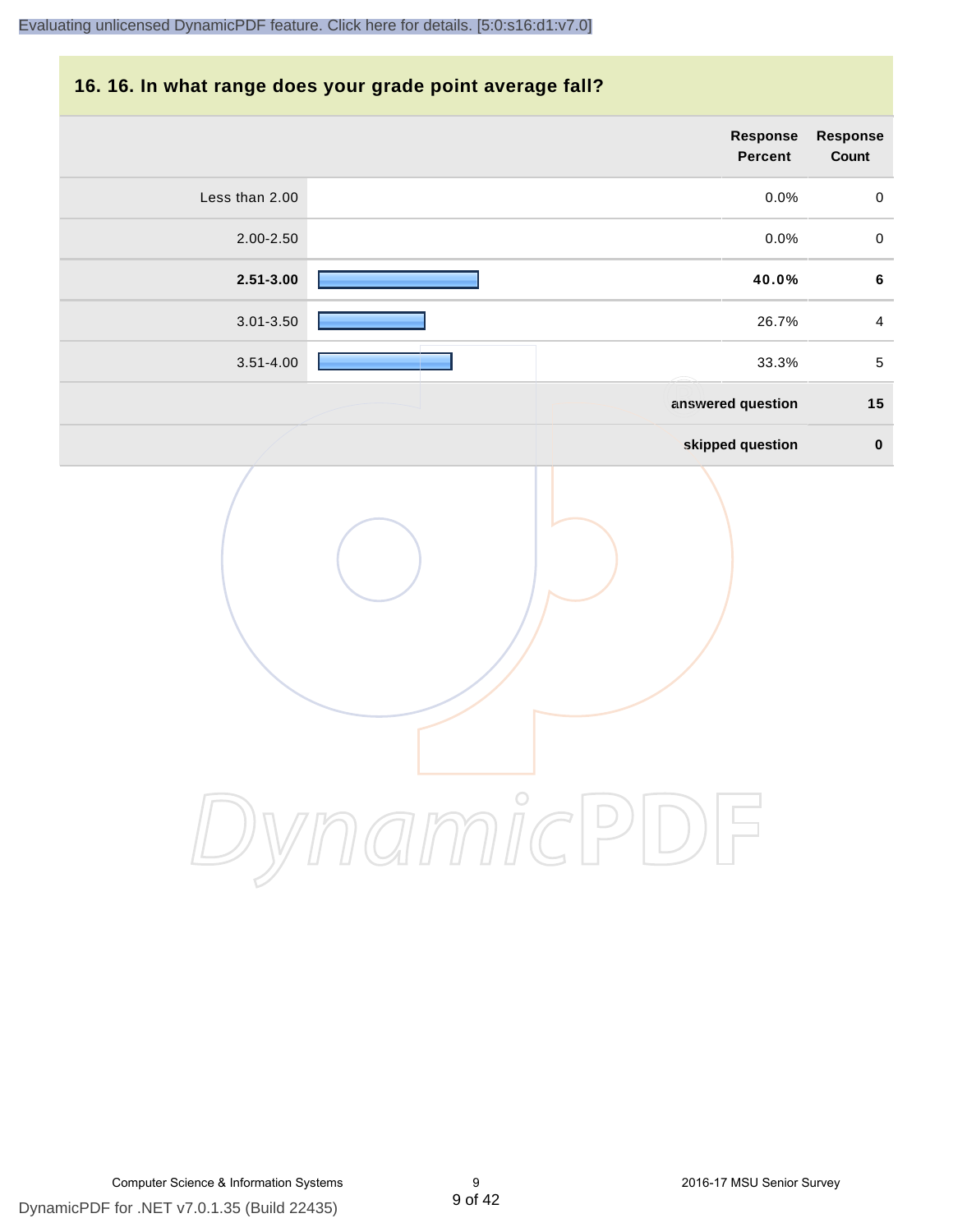|                                                          | Response<br><b>Percent</b> | <b>Response</b><br>Count |
|----------------------------------------------------------|----------------------------|--------------------------|
| Accounting                                               | 0.0%                       | $\mathbf 0$              |
| Advertising                                              | 0.0%                       | $\mbox{O}$               |
| Agricultural Science & Technology<br>(associate's)       | 0.0%                       | $\mbox{O}$               |
| Agricultural Science (bachelor's)                        | 0.0%                       | $\mathbf 0$              |
| Animal Technology/Animal-Equine                          | 0.0%                       | $\mathbf 0$              |
| Animal Technology/Vet Tech,<br>Pre-Vet                   | 0.0%                       | $\mathbf 0$              |
| <b>Applied Physics</b>                                   | 0.0%                       | $\pmb{0}$                |
| Art                                                      | 0.0%                       | $\mathbf 0$              |
| <b>Athletic Training</b>                                 | 0.0%                       | $\mathbf 0$              |
| Biology                                                  | 0.0%                       | $\mbox{O}$               |
| <b>Business Administration</b><br>(associate's)          | 0.0%                       | $\,0\,$                  |
| <b>Business Administration</b><br>(bachelor's)           | ∩<br>6.7%                  | $\mathbf{1}$             |
| <b>Career &amp; Technical Education</b><br>(associate's) | 0.0%                       | $\mathbf 0$              |
| <b>Career &amp; Technical Education</b><br>(bachelor's)  | 0.0%                       | $\mathbf 0$              |
| Chemistry                                                | 0.0%                       | $\mathbf 0$              |
| Civil Engineering Technology<br>(associate's)            | 0.0%                       | $\pmb{0}$                |
|                                                          | answered question          | 15                       |
|                                                          | skipped question           | $\pmb{0}$                |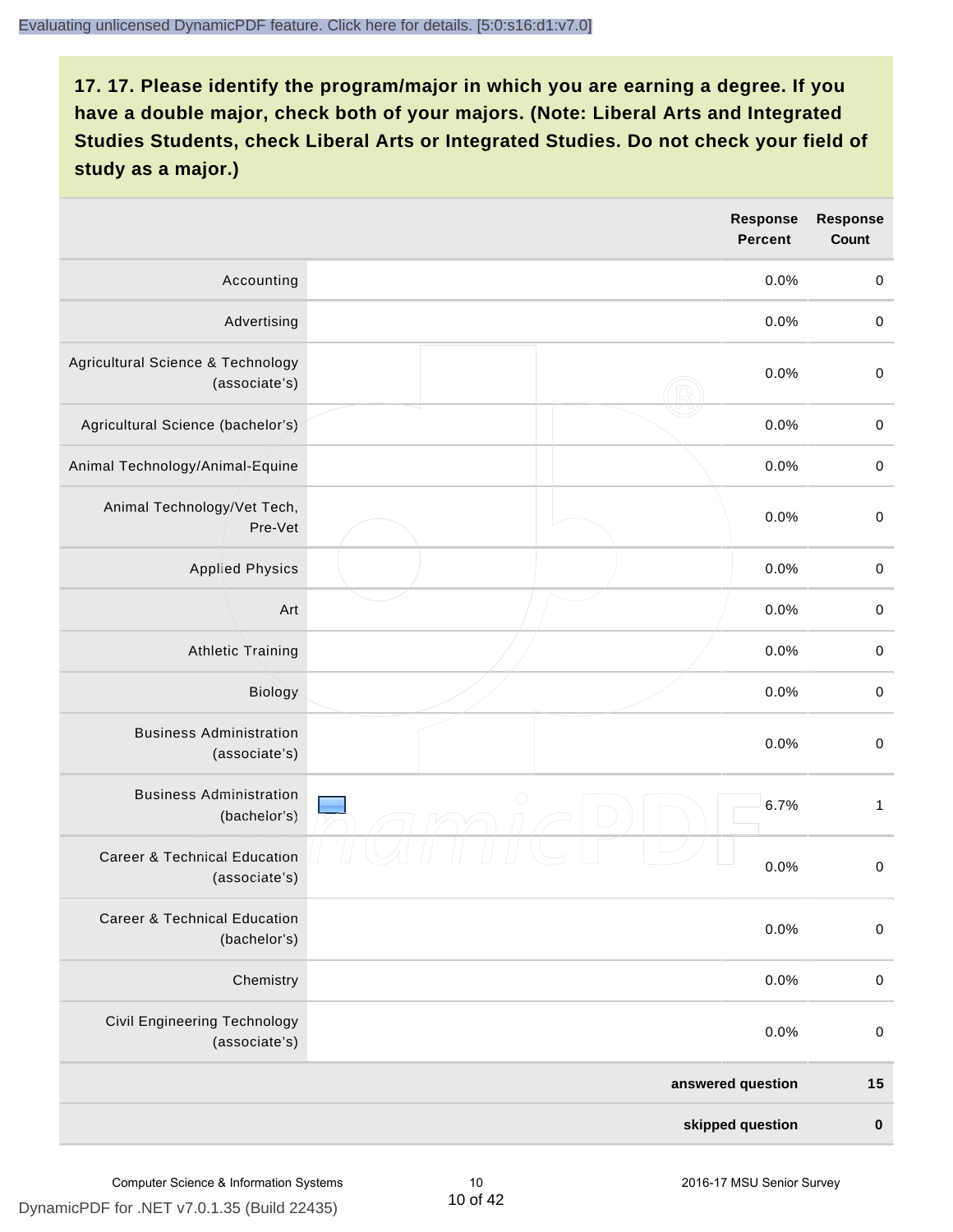| <b>Civil Engineering Technology</b><br>(bachelor's) | 0.0%               | $\mathbf 0$      |
|-----------------------------------------------------|--------------------|------------------|
| <b>Communication Disorders</b>                      | 0.0%               | $\mathbf 0$      |
| <b>Community Health</b>                             | 0.0%               | $\mathbf 0$      |
| <b>Computer Information Systems</b>                 | 13.3%              | $\boldsymbol{2}$ |
| <b>Computer Science</b>                             | 26.7%              | $\overline{4}$   |
| Creative Writing (BFA)                              | 0.0%               | $\mathbf 0$      |
| Criminal Justice                                    | 0.0%               | $\mathbf 0$      |
| Economics                                           | 0.0%               | $\mathbf 0$      |
| <b>Electromechanical Engineering</b><br>Technology  | 0.0%               | $\mathbf 0$      |
| <b>Elementary School Education</b>                  | 0.0%               | $\mathbf 0$      |
| <b>Engineering Graphics &amp; Design</b>            | 0.0%               | $\,0\,$          |
| <b>Engineering Physics</b>                          | 0.0%               | $\pmb{0}$        |
| English                                             | 0.0%               | $\mathbf 0$      |
| English Education (TESOL)                           | 0.0%<br>$\bigcirc$ | $\pmb{0}$        |
| <b>Exercise Science</b>                             | 0.0%               | $\pmb{0}$        |
| Finance                                             | 0.0%               | $\pmb{0}$        |
| French                                              | 0.0%               | $\pmb{0}$        |
| General Studies (associate's)                       | 0.0%               | $\mathbf 0$      |
| Geosciences                                         | 0.0%               | $\pmb{0}$        |
| German                                              | 0.0%               | $\mathbf 0$      |
|                                                     | answered question  | $15$             |
|                                                     | skipped question   | $\pmb{0}$        |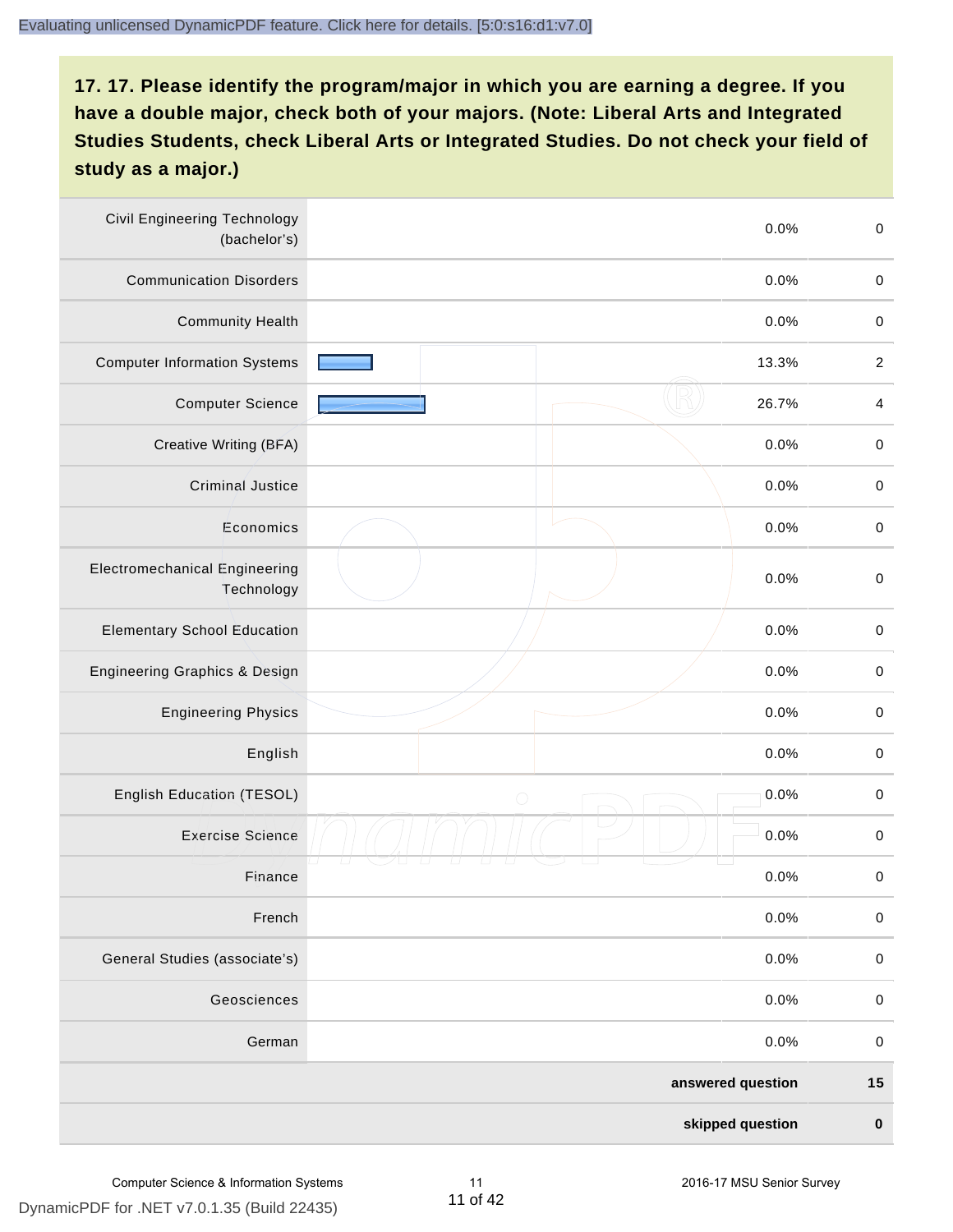| <b>Graphic Communications Media</b>            |                 | 0.0%              | $\mathbf 0$  |
|------------------------------------------------|-----------------|-------------------|--------------|
| <b>Health &amp; Physical Education</b>         |                 | 0.0%              | $\mathbf 0$  |
| <b>Health Information Administration</b>       |                 | 0.0%              | $\pmb{0}$    |
| History                                        |                 | 0.0%              | $\mathbf 0$  |
| <b>Industrial Technology</b><br>(associate's)  |                 | 0.0%              | $\mathbf 0$  |
| Integrated Studies (BIS)                       |                 | 6.7%              | $\mathbf{1}$ |
| Interdisciplinary Early Childhood<br>Education |                 | 0.0%              | $\mathbf 0$  |
| <b>Interior Design</b>                         |                 | 0.0%              | $\mathbf 0$  |
| <b>International Business</b>                  |                 | 0.0%              | $\mathbf 0$  |
| <b>International Studies</b>                   |                 | 0.0%              | $\mathbf 0$  |
| Japanese                                       |                 | 0.0%              | $\pmb{0}$    |
| Journalism                                     |                 | 0.0%              | $\pmb{0}$    |
| Learning & Behavior Disorders                  |                 | 0.0%              | $\mathbf 0$  |
| <b>Liberal Arts</b>                            | $\bigcirc$      | 0.0%              | $\mathbf 0$  |
| Logistics & Supply Chain<br>Management         |                 | 0.0%              | $\mathbf 0$  |
| Management                                     |                 | 0.0%              | $\pmb{0}$    |
| <b>Manufacturing Technology</b>                |                 | 0.0%              | $\pmb{0}$    |
| Marketing                                      |                 | 0.0%              | $\mathbf 0$  |
| Mathematics                                    | <b>Contract</b> | 6.7%              | $\mathbf{1}$ |
|                                                |                 | answered question | $15$         |
|                                                |                 | skipped question  | $\pmb{0}$    |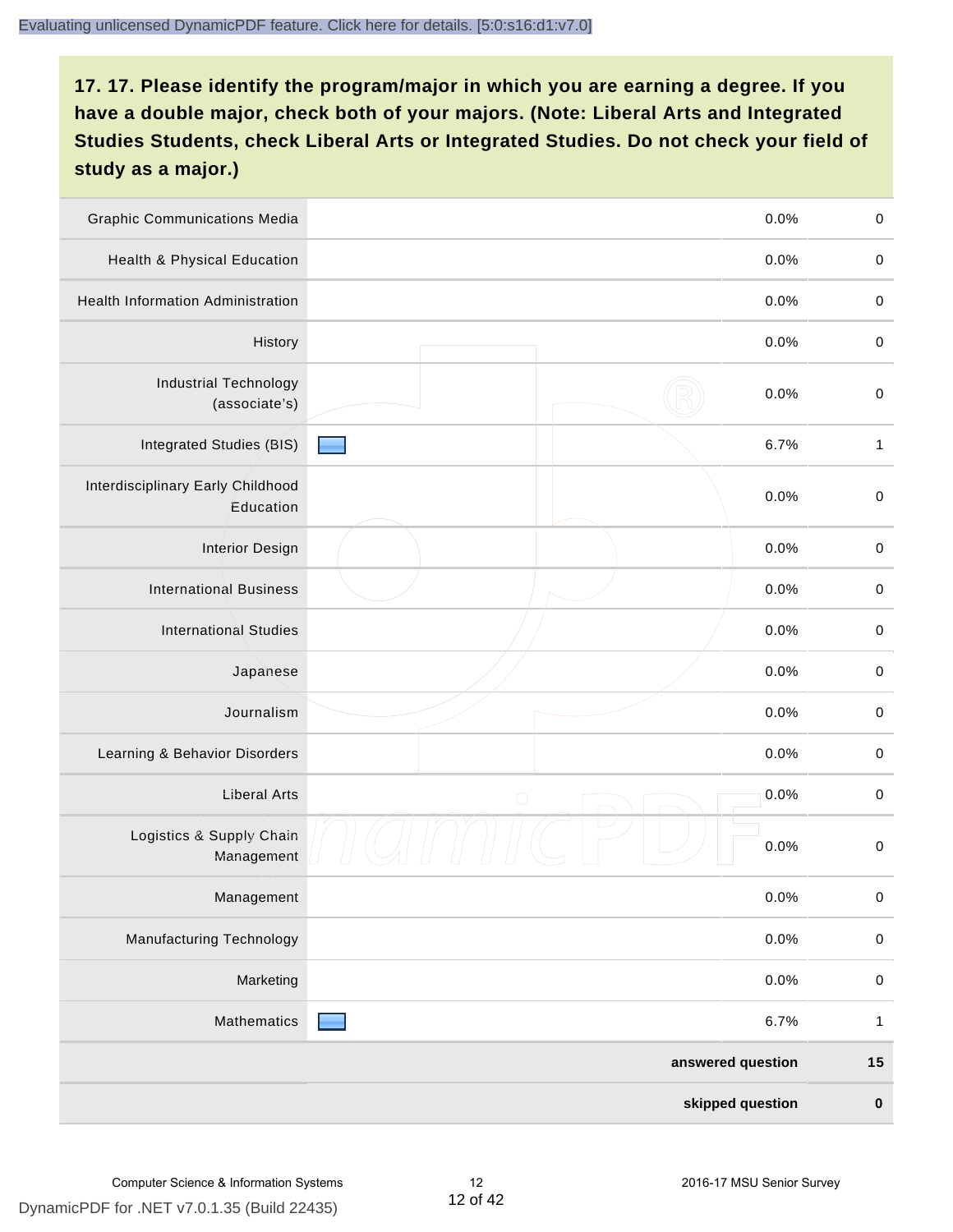| Middle School Education                          | 0.0%               | $\,0\,$          |
|--------------------------------------------------|--------------------|------------------|
| Music                                            | 0.0%               | $\mathbf 0$      |
| <b>Music Business</b>                            | 0.0%               | $\mathbf 0$      |
| Nonprofit Leadership Studies                     | 0.0%               | $\pmb{0}$        |
| Nursing                                          | 0.0%               | $\pmb{0}$        |
| Nursing/RN to BSN                                | 0.0%               | $\,0\,$          |
| Nutrition, Dietetics, & Food Mgmt                | 0.0%               | $\pmb{0}$        |
| Occupational Safety and Health                   | 0.0%               | $\mathbf 0$      |
| Organizational Communication                     | 0.0%               | $\pmb{0}$        |
| Philosophy                                       | 0.0%               | $\pmb{0}$        |
| Physics                                          | 0.0%               | $\,0\,$          |
| <b>Political Science</b>                         | 0.0%               | $\mathbf 0$      |
| Psychology                                       | 0.0%               | $\pmb{0}$        |
| <b>Public Administration</b>                     | 0.0%               | $\pmb{0}$        |
| <b>Public Relations</b>                          | 0.0%<br>$\bigcirc$ | $\pmb{0}$        |
| <b>Recreation &amp; Leisure Services</b>         | 0.0%               | $\,0\,$          |
| Social Work                                      | 0.0%               | $\,0\,$          |
| Sociology                                        | 0.0%               | $\mathbf 0$      |
| Spanish                                          | 0.0%               | $\pmb{0}$        |
| <b>Telecommunications Systems</b><br><b>Mgmt</b> | 60.0%              | $\boldsymbol{9}$ |
|                                                  | answered question  | $15$             |
|                                                  | skipped question   | $\pmb{0}$        |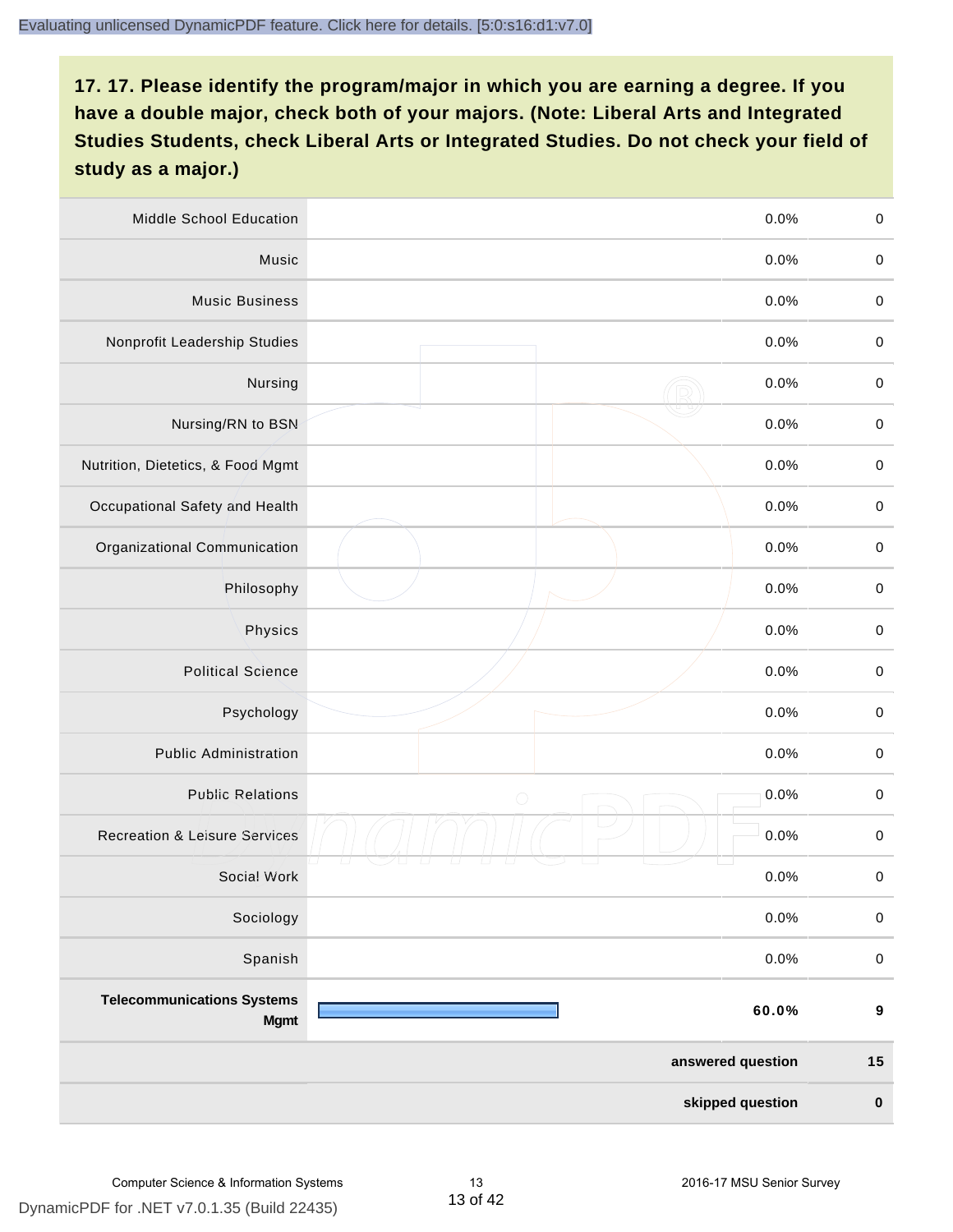| <b>Television Production</b>    | $0.0\%$           | 0  |
|---------------------------------|-------------------|----|
| Theatre                         | $0.0\%$           | 0  |
| Wildlife & Conservation Biology | $0.0\%$           | 0  |
|                                 | answered question | 15 |
|                                 | skipped question  | 0  |
|                                 | .                 |    |

#### **18. 20. What is the highest degree you eventually hope to receive?**

|                      |  | Response<br>Percent | <b>Response</b><br>Count |
|----------------------|--|---------------------|--------------------------|
| Associate            |  | 0.0%                | $\mathbf 0$              |
| <b>Baccalaureate</b> |  | 73.3%               | 11                       |
| Graduate             |  | 20.0%               | $\mathbf{3}$             |
| Professional         |  | 6.7%                | 1                        |
|                      |  | answered question   | 15                       |
|                      |  | skipped question    | $\pmb{0}$                |
|                      |  |                     |                          |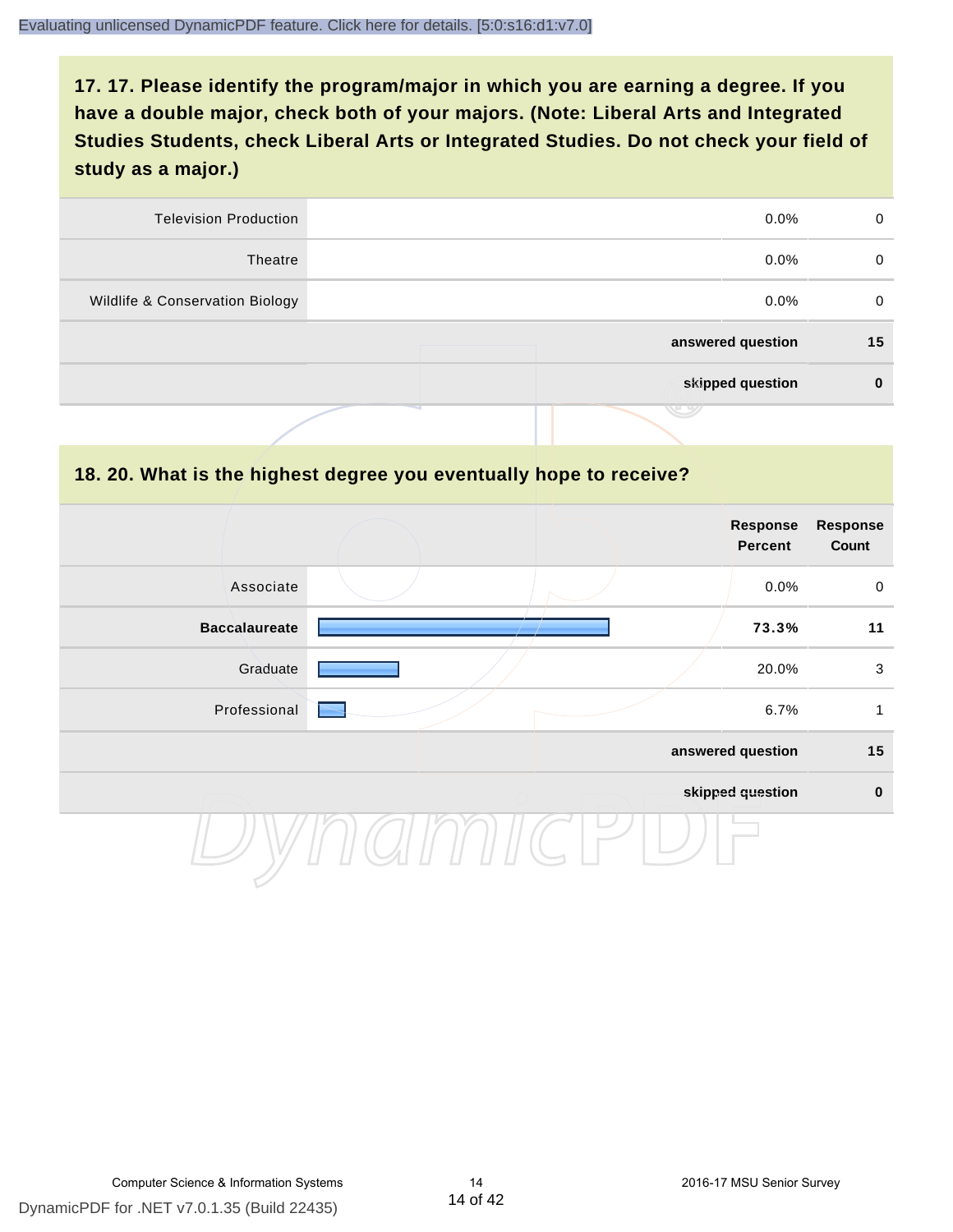# **19. 21. Which best describes your situation? Response Response Percent Count** Did not change major/area **12.1 Contract 1.0 Contract 1.0 Contract 1.0 Contract 1.0 Contract 1.0 Contract 1.0 Contract 1.0 Contract 1.0 Contract 1.0 Contract 1.0 Contract 1.0 Contract 1.0 Contract 1.0 Contract 1.0 Contract** Did not initially declare major/area  $0.0\%$  0.0% 0.0% **Changed major/area 66.7% 10 answered question 15 skipped question 0** DynamicPDF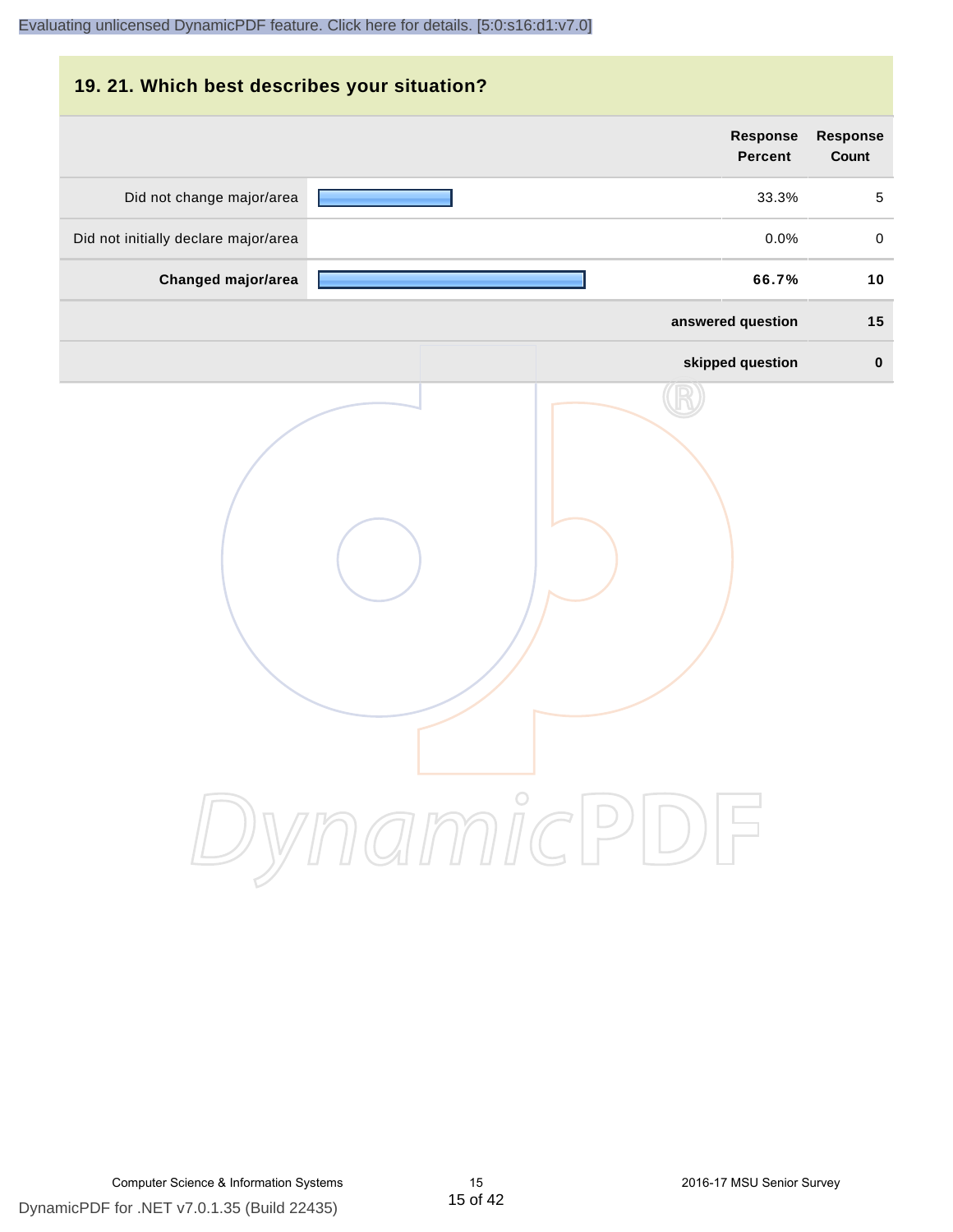## **19. 21. Which best describes your situation? answered question 15 skipped question 0**

#### **20. 22. While school was in session during the past year, how many hours per week, on average, did you work for pay?**

|                    | Response<br><b>Percent</b> | <b>Response</b><br>Count |
|--------------------|----------------------------|--------------------------|
| Did not work       | 33.3%                      | 5                        |
| Worked 1-10 hrs    | 0.0%                       | $\mathbf 0$              |
| Worked 11-20 hrs   | 20.0%                      | $\mathbf{3}$             |
| Worked 21-30 hrs   | 6.7%                       | 1                        |
| Worked 31-40 hrs   | 26.7%                      | 4                        |
| Worked over 40 hrs | 13.3%                      | $\overline{2}$           |
|                    | answered question          | 15                       |
|                    | skipped question           | $\mathbf 0$              |

#### **21. 23. For the most part, were classes offered at times convenient to you?**

|            | Response<br>Percent | Response<br>Count |
|------------|---------------------|-------------------|
| <b>Yes</b> | 80.0%               | 12                |
| No         | 20.0%               | 3                 |
|            | answered question   | 15                |
|            | skipped question    | $\mathbf 0$       |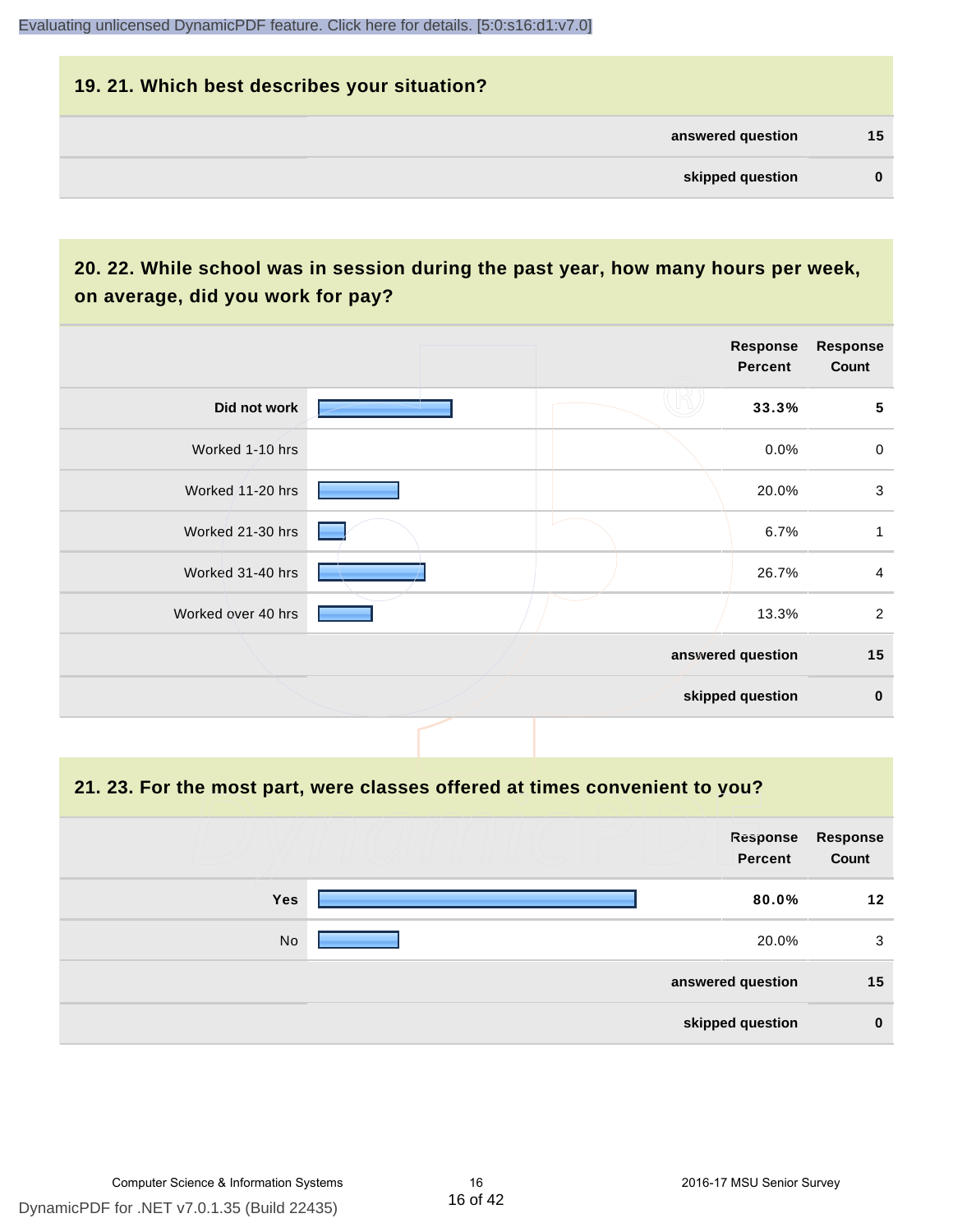#### **22. 24. What time would you have preferred?**

|                | <b>Response</b><br><b>Percent</b> | <b>Response</b><br>Count |
|----------------|-----------------------------------|--------------------------|
| Late afternoon | 66.7%                             | $\overline{2}$           |
| Evening        | 0.0%                              | $\pmb{0}$                |
| Weekend        | 0.0%                              | $\mathbf 0$              |
| During the day | 0.0%                              | $\pmb{0}$                |
| Online         | 33.3%                             | $\mathbf{1}$             |
|                | answered question                 | $\mathbf{3}$             |
|                | skipped question                  | $12$                     |
|                |                                   |                          |

#### **23. 25. Which best describes the location where you completed the majority of your courses?**

|                        |            | Response<br>Percent | Response<br>Count |
|------------------------|------------|---------------------|-------------------|
| <b>Murray</b>          |            | 80.0%               | $12$              |
| Paducah                |            | 13.3%               | $\overline{2}$    |
| Ft. Campbell           |            | 0.0%                | $\mathbf 0$       |
| Madisonville           | $\bigcirc$ | 0.0%                | $\mathbf 0$       |
| Hopkinsville           |            | 0.0%                | $\pmb{0}$         |
| Henderson              |            | 0.0%                | $\mathbf 0$       |
| Online                 |            | 6.7%                | $\mathbf{1}$      |
| Other (please specify) |            | 0.0%                | $\mathbf 0$       |
|                        |            | answered question   | 15                |
|                        |            | skipped question    | $\pmb{0}$         |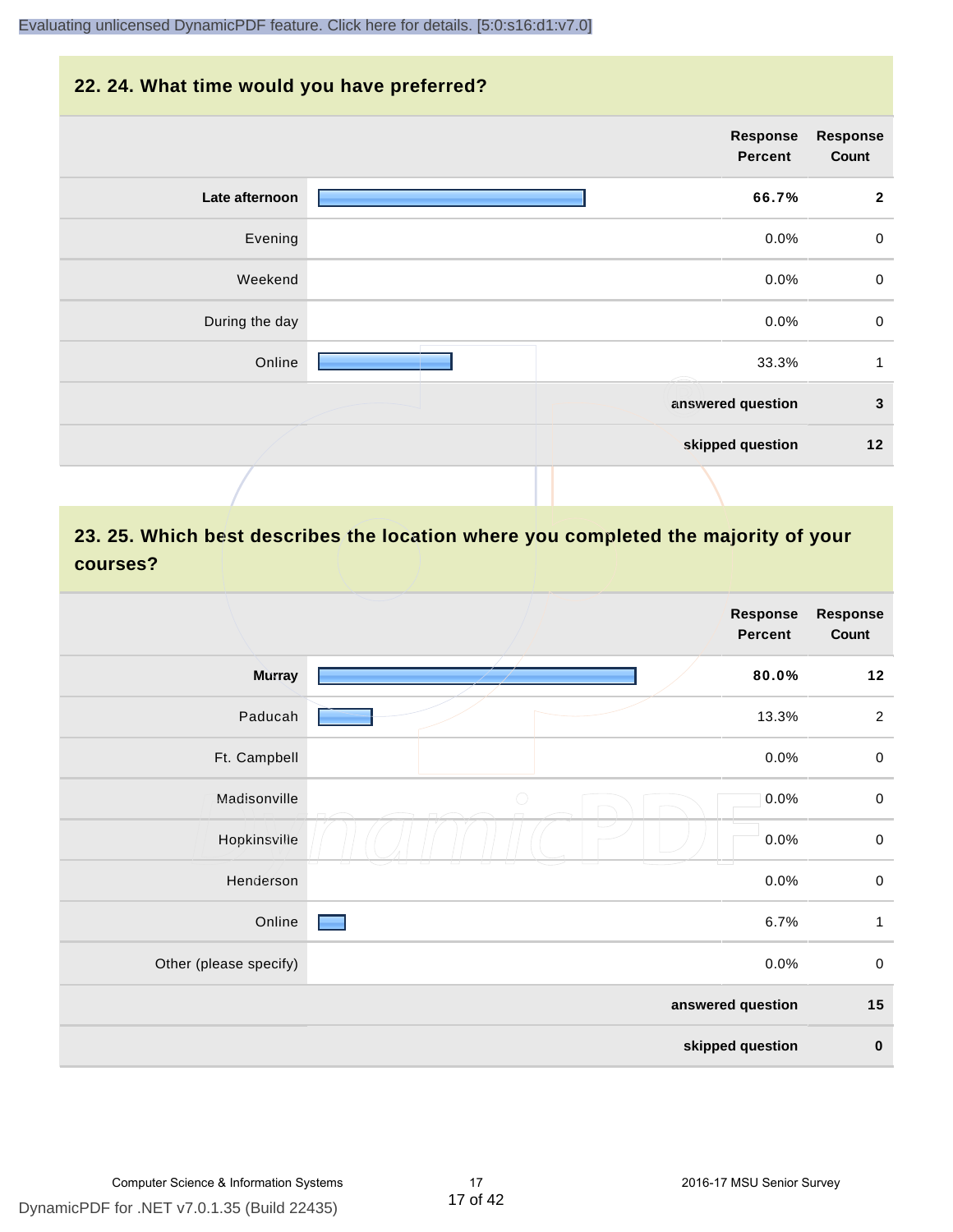#### **24. 26. Did you take any online courses while at Murray State?**

| <b>Response</b><br>Count | Response<br>Percent |  |            |  |
|--------------------------|---------------------|--|------------|--|
| 13                       | 86.7%               |  | <b>Yes</b> |  |
| 2                        | 13.3%               |  | No         |  |
| 15                       | answered question   |  |            |  |
| $\bf{0}$                 | skipped question    |  |            |  |
|                          |                     |  |            |  |

#### **25. 27. Did it take you an extra semester or more to complete degree requirements at Murray State?**

| <b>Response</b><br>Count | Response<br>Percent |         |                              |  |
|--------------------------|---------------------|---------|------------------------------|--|
| $\boldsymbol{9}$         | 60.0%               |         | Yes                          |  |
| $\,6\,$                  | 40.0%               |         | $\operatorname{\mathsf{No}}$ |  |
| 15                       | answered question   |         |                              |  |
| $\pmb{0}$                | skipped question    |         |                              |  |
|                          |                     | $\circ$ |                              |  |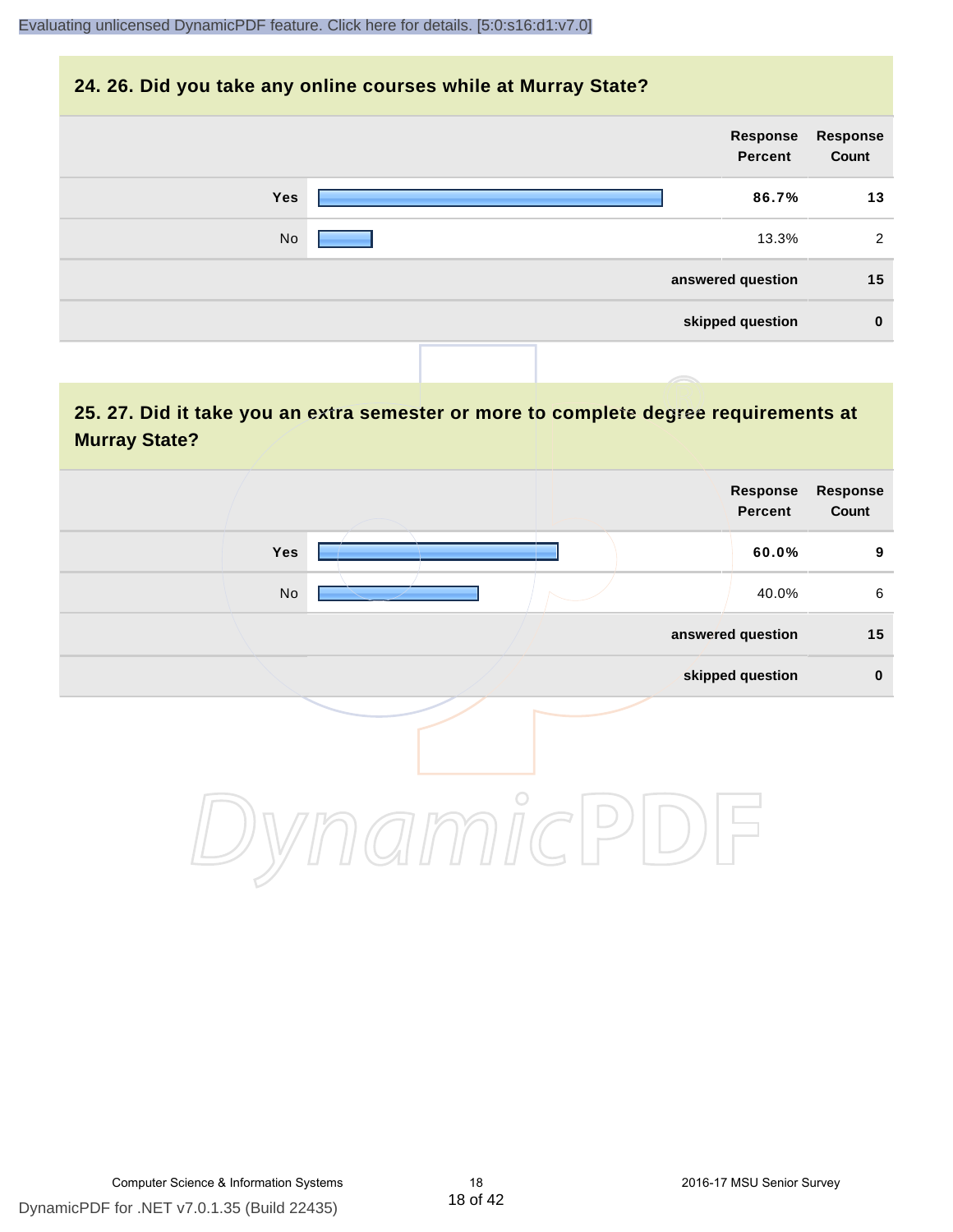# **26. 28. Why did it take you an extra semester or more?**

|                                                                 |  | <b>Percent</b>    | Count                   |
|-----------------------------------------------------------------|--|-------------------|-------------------------|
| Work obligation limited my<br>enrollment.                       |  | 44.4%             | $\overline{\mathbf{4}}$ |
| Family obligations limited my<br>enrollment.                    |  | 0.0%              | $\mathbf 0$             |
| Tuition and other costs of<br>attendance limited my enrollment. |  | 0.0%              | $\pmb{0}$               |
| A decision to change majors<br>added to my requirements.        |  | 55.6%             | $\sqrt{5}$              |
| A required course or courses were<br>not offered.               |  | 33.3%             | $\mathbf{3}$            |
| Credits were lost transferring to<br>Murray State.              |  | 0.0%              | $\pmb{0}$               |
| Other (please specify)                                          |  | 0.0%              | $\pmb{0}$               |
|                                                                 |  | answered question | $\boldsymbol{9}$        |
|                                                                 |  | skipped question  | 6                       |
|                                                                 |  |                   |                         |



**Response**

**Response Count**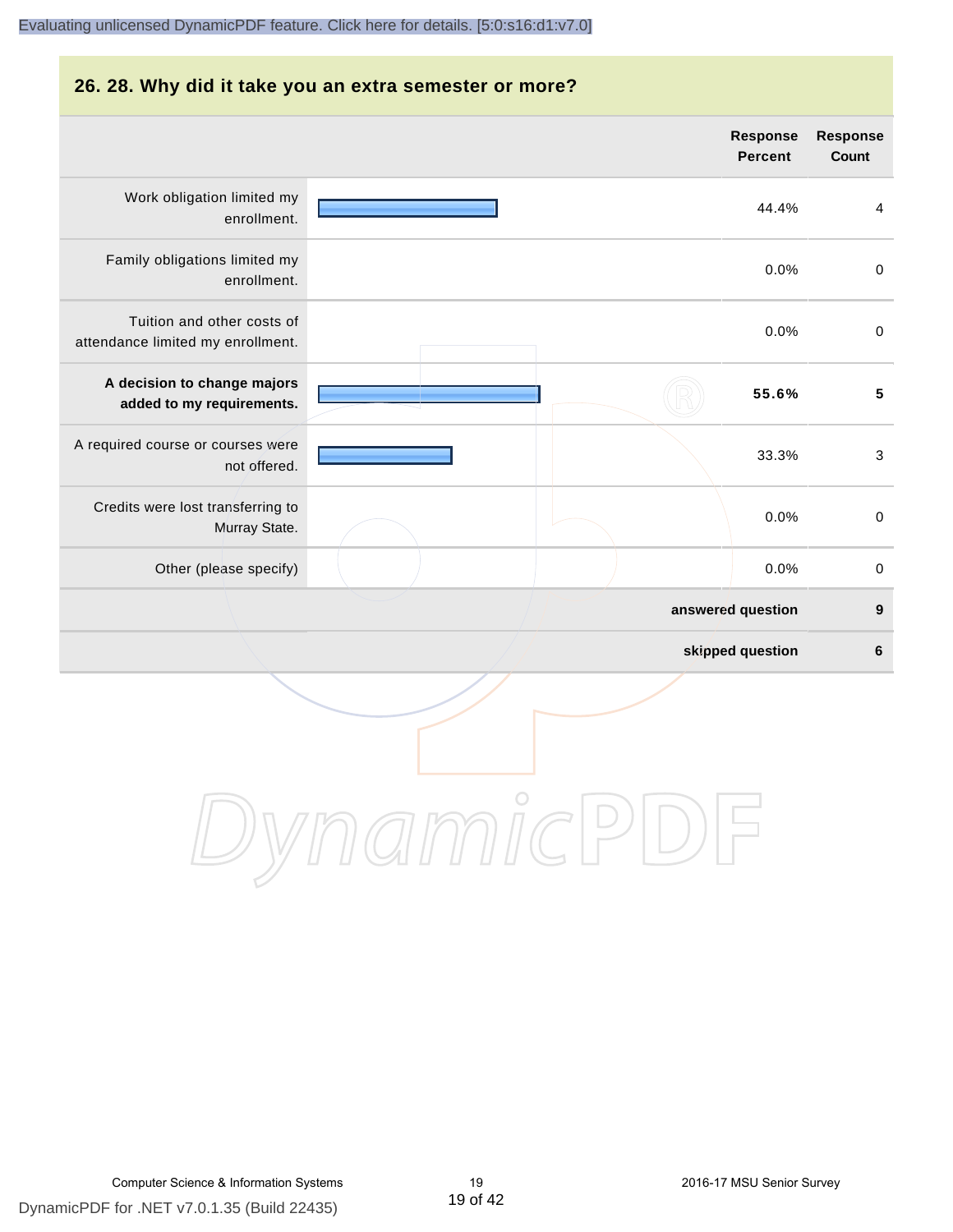

#### **27. 29. Did you have trouble getting any course(s) you needed while at Murray State?**

|                                                                            |                                                      | Response<br><b>Percent</b>        | <b>Response</b><br>Count |
|----------------------------------------------------------------------------|------------------------------------------------------|-----------------------------------|--------------------------|
| Yes                                                                        |                                                      | 33.3%                             | 5                        |
| <b>No</b>                                                                  |                                                      | 66.7%                             | 10                       |
|                                                                            |                                                      | answered question                 | 15                       |
|                                                                            |                                                      | skipped question                  | $\mathbf 0$              |
|                                                                            |                                                      |                                   |                          |
|                                                                            | 28. 30. Why did you have trouble getting the course? |                                   |                          |
|                                                                            |                                                      | <b>Response</b><br><b>Percent</b> | <b>Response</b><br>Count |
| The course was not offered the<br>semester I needed it.                    |                                                      | 80.0%                             | 4                        |
| The course was not offered at<br>hours convenient to my work<br>schedule.  |                                                      | 0.0%                              | $\pmb{0}$                |
| The course was not offered at<br>hours suitable for my school<br>schedule. |                                                      | 20.0%                             | $\mathbf{1}$             |
| All course sections were closed.                                           |                                                      | 0.0%                              | $\pmb{0}$                |
| I was unaware of the prerequisites<br>for the course.                      |                                                      | 0.0%                              | $\pmb{0}$                |
|                                                                            |                                                      | answered question                 | 5                        |
|                                                                            |                                                      | skipped question                  | 10                       |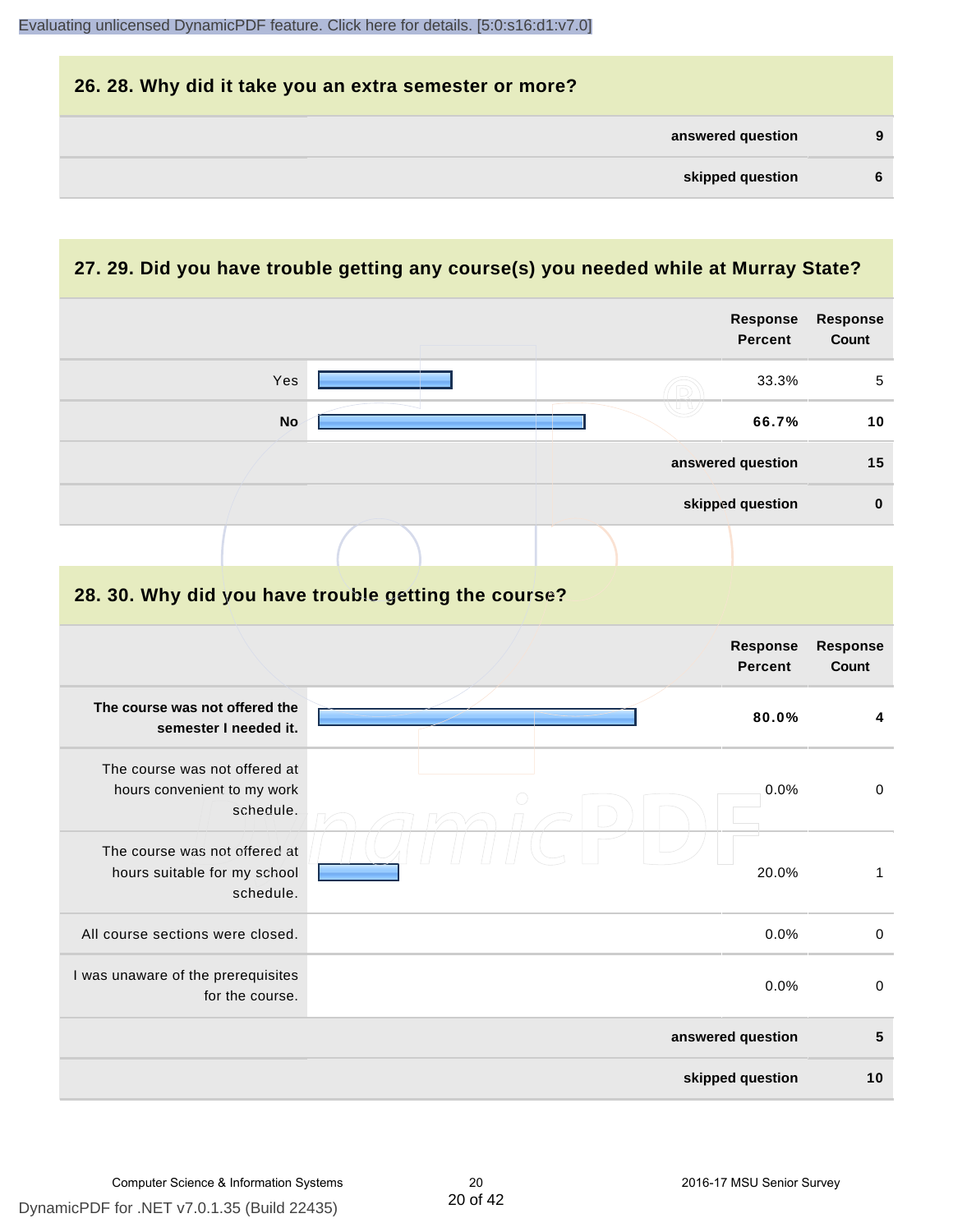#### **29. 31. Which statement best describes your experience with off-campus coop/internship?**

|                                    | <b>Response</b><br><b>Percent</b> | <b>Response</b><br>Count |
|------------------------------------|-----------------------------------|--------------------------|
| Cannot judge; I did not have one.  | 53.3%                             | 8                        |
| My experience was very valuable.   | 20.0%                             | 3                        |
| My experience was valuable.        | $0.0\%$                           | $\mathbf 0$              |
| My experience was of little value. | 20.0%                             | 3                        |
| My experience was of no value.     | 6.7%                              | 1                        |
|                                    | answered question                 | 15                       |
|                                    | skipped question                  | $\bf{0}$                 |
|                                    |                                   |                          |

#### **30. 32. Which statement best describes your experience with on-campus facultydirected research, scholarly, or creative project?**

|                                    | <b>Response</b><br><b>Percent</b> | <b>Response</b><br>Count |
|------------------------------------|-----------------------------------|--------------------------|
| Cannot judge; I did not have one.  | 40.0%                             | 6                        |
| My experience was very valuable.   | 13.3%                             | 2                        |
| My experience was valuable.        | 20.0%                             | 3                        |
| My experience was of little value. | 13.3%                             | 2                        |
| My experience was of no value.     | 13.3%                             | $\overline{2}$           |
|                                    | answered question                 | 15                       |
|                                    | skipped question                  | $\bf{0}$                 |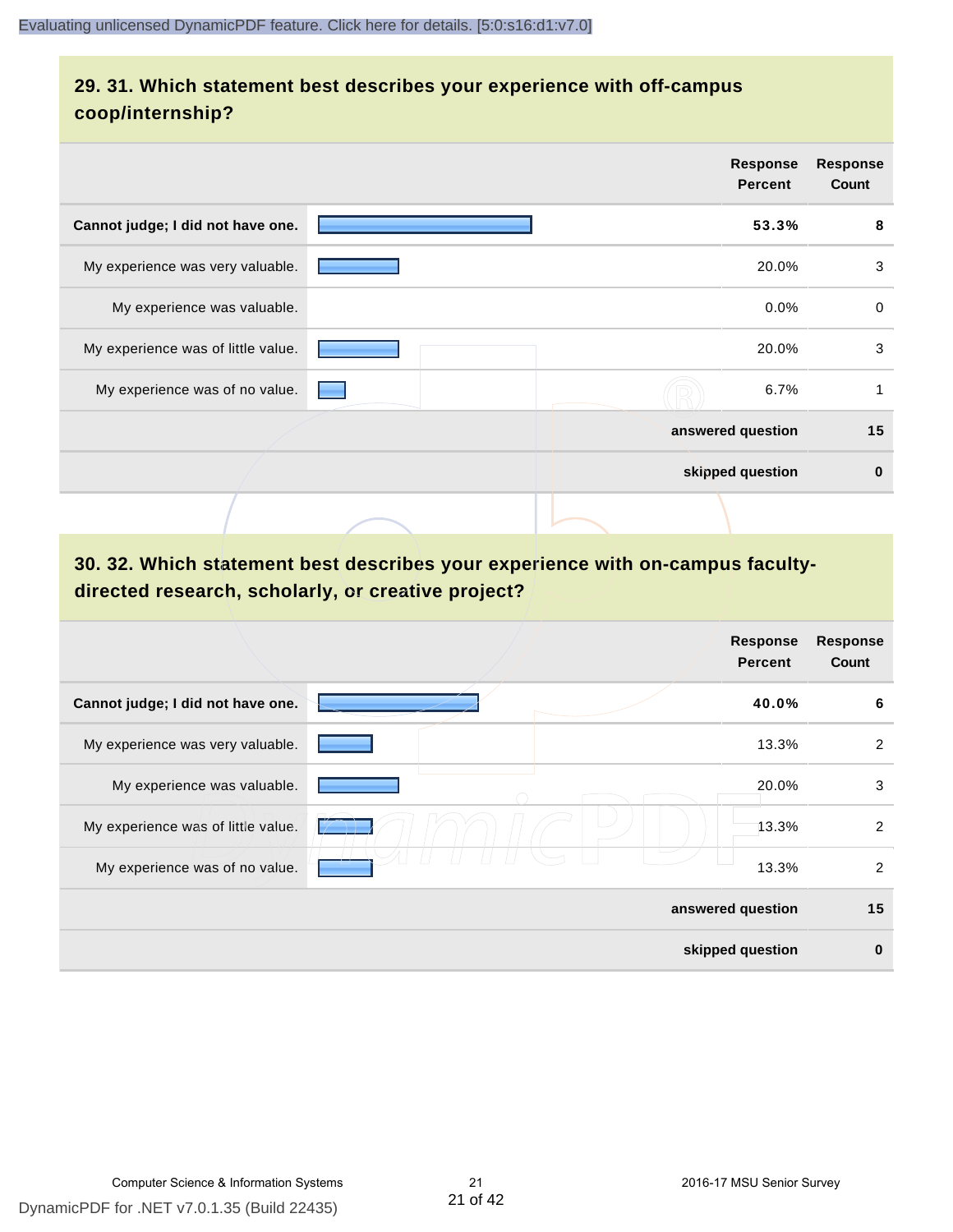#### **31. 33. Which statement best describes your experience with academic advising in your major/area?**

|                                                          |                                                        | Response<br><b>Percent</b> | Response<br>Count |
|----------------------------------------------------------|--------------------------------------------------------|----------------------------|-------------------|
| Cannot judge; I did not make use<br>of the opportunity.  |                                                        | 0.0%                       | $\mathbf 0$       |
| I was satisfied with information my<br>adviser provided. |                                                        | 80.0%                      | 12                |
| Advice was inaccurate,<br>incomplete, or misleading.     |                                                        | 13.3%                      | 2                 |
| My adviser was not available.                            |                                                        | 6.7%                       | $\mathbf{1}$      |
|                                                          | answered question                                      |                            | 15                |
|                                                          | skipped question                                       |                            | $\pmb{0}$         |
|                                                          | amicP<br>$\left( \begin{array}{c} \end{array} \right)$ |                            |                   |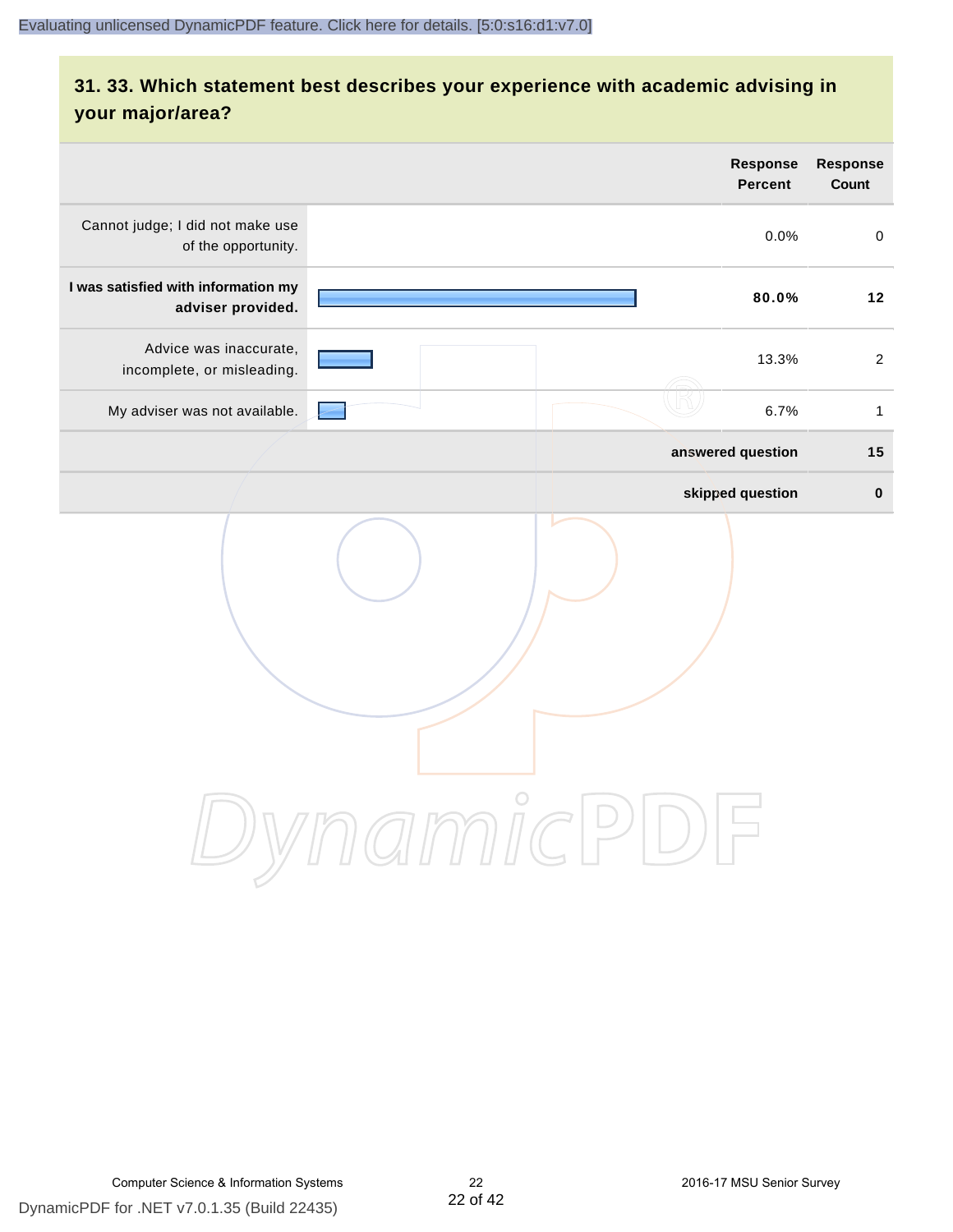#### **31. 33. Which statement best describes your experience with academic advising in your major/area?**

| answered question | 15 <sub>1</sub> |
|-------------------|-----------------|
| skipped question  | $\bf{0}$        |

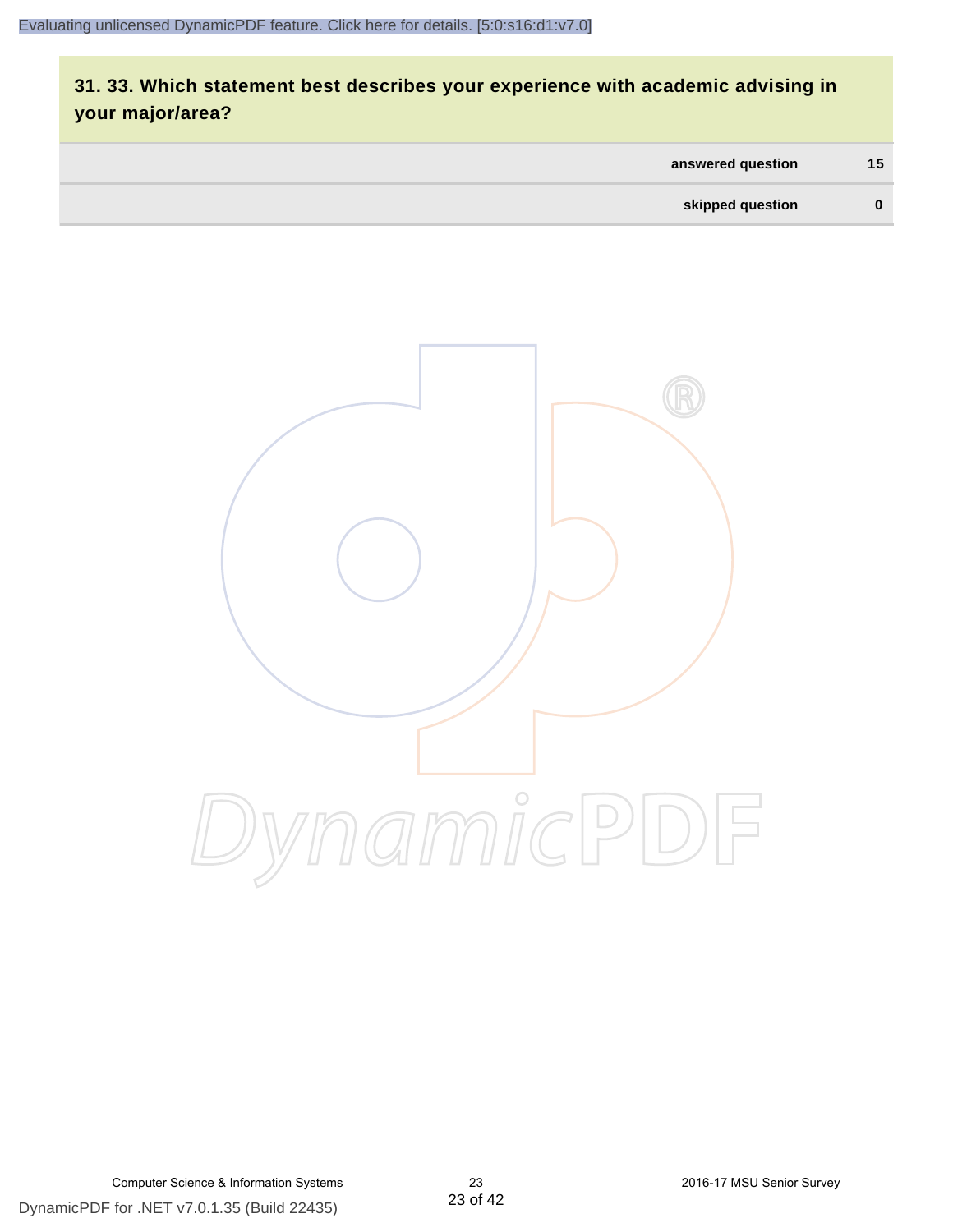#### **32. Questions 34-48 For each of these items, indicate the extent to which you were satisfied.**

|                                                                                                                                                       | <b>Very</b><br>satisfied | <b>Satisfied</b> | <b>Dissatisfied</b> | <b>Very</b><br>dissatisfied | Rating<br>Average | Rating<br>Count  |
|-------------------------------------------------------------------------------------------------------------------------------------------------------|--------------------------|------------------|---------------------|-----------------------------|-------------------|------------------|
| 34. Class size relative to type of<br>course                                                                                                          | 46.7% (7)                | 53.3% (8)        | $0.0\%$ (0)         | $0.0\%$ (0)                 | 3.47              | 15               |
| 35. Out-of-class availability of<br>faculty                                                                                                           | $13.3\%$ (2)             | 60.0% (9)        | 20.0% (3)           | $6.7\%$ (1)                 | 2.80              | 15               |
| 36. Effectiveness of your high<br>school preparation for college work                                                                                 | $0.0\%$ (0)              | 73.3% (11)       | 20.0% (3)           | $6.7\%$ (1)                 | 2.67              | 15               |
| 37. Fairness of faculty in their<br>treatment of individual students                                                                                  | 20.0% (3)                | 60.0% (9)        | $20.0\%$ (3)        | $0.0\%$ (0)                 | 3.00              | 15               |
| 38. Overall quality of instruction at<br><b>Murray State</b>                                                                                          | 26.7% (4)                | 53.3% (8)        | 13.3%(2)            | $6.7\%$ (1)                 | 3.00              | 15               |
| 39. Quality of instruction in<br><b>University Studies (General</b><br>Education) courses                                                             | $14.3\%$ (2)             | 71.4% (10)       | $14.3\%$ (2)        | $0.0\%$ (0)                 | 3.00              | 14               |
| 40. Quality of instruction in your<br>major                                                                                                           | 20.0% (3)                | 66.7% (10)       | $13.3\%$ (2)        | $0.0\%$ (0)                 | 3.07              | 15               |
| 41. Clarity of program objectives in<br>your major                                                                                                    | $20.0\%$ (3)             | $53.3\%$ (8)     | 26.7% (4)           | $0.0\%$ (0)                 | 2.93              | 15               |
| 42. Intellectual challenge of the<br>academic program                                                                                                 | 20.0% (3)                | $60.0\%$ (9)     | $20.0\%$ (3)        | $0.0\%$ (0)                 | 3.00              | 15               |
| 43. Encouragement and<br>information from your major<br>department for employment after<br>graduation                                                 | $20.0\%$ (3)             | $53.3\%$ (8)     | $20.0\%$ (3)        | $6.7\%$ (1)                 | 2.87              | 15               |
| 44. Availability of opportunities to<br>engage in a faculty-mentored<br>research, scholarly, or creative<br>project in your area of<br>study/interest | $0.0\%$ (0)              | 64.3% (9)        | 28.6% (4)           | $7.1\%$ (1)                 | 2.57              | 14               |
| 45. Library hours                                                                                                                                     | $21.4\%$ (3)             | 78.6% (11)       | $0.0\%$ (0)         | $0.0\%$ (0)                 | 3.21              | 14               |
|                                                                                                                                                       |                          |                  |                     |                             | answered question | 15               |
|                                                                                                                                                       |                          |                  |                     |                             | skipped question  | $\boldsymbol{0}$ |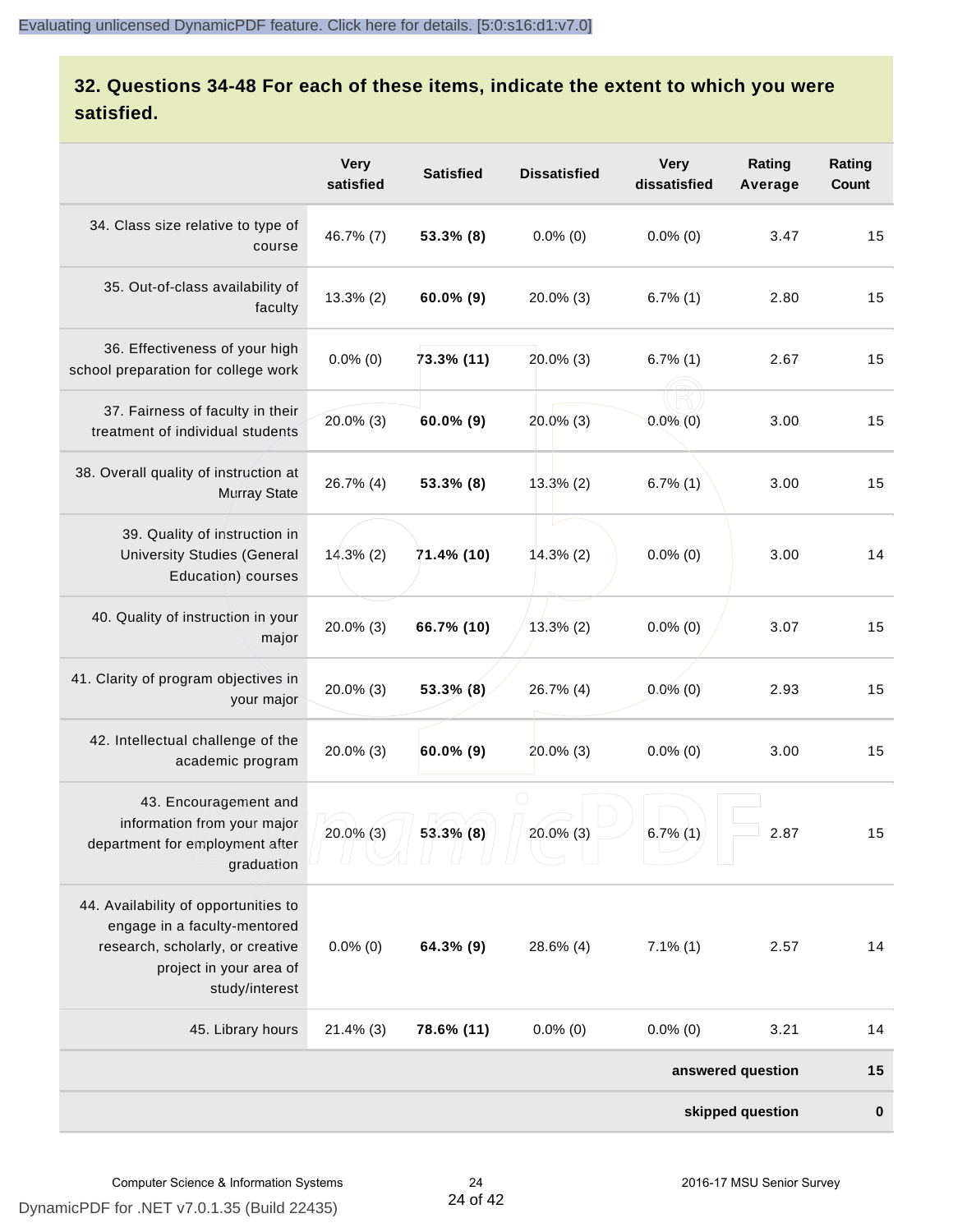#### **32. Questions 34-48 For each of these items, indicate the extent to which you were satisfied.**

| 46 Effectiveness of library<br>personnel in meeting your<br>information needs                                                | $7.1\%$ (1) | $92.9\%$ (13) | $0.0\%$ (0)  | $0.0\%$ (0) | 3.07              | 14       |
|------------------------------------------------------------------------------------------------------------------------------|-------------|---------------|--------------|-------------|-------------------|----------|
| 47. Access to on-hand or<br>electronic library resources                                                                     | $7.1\%$ (1) | 78.6% (11)    | $14.3\%$ (2) | $0.0\%$ (0) | 2.93              | 14       |
| 48. Computer, individual and group<br>work spaces available within<br>University Libraries (Waterfield,<br>Pogue and Overby) | $7.1\%$ (1) | 85.7% (12)    | $7.1\%$ (1)  | $0.0\%$ (0) | 3.00              | 14       |
|                                                                                                                              |             |               |              |             | answered question | 15       |
|                                                                                                                              |             |               |              |             | skipped question  | $\bf{0}$ |
|                                                                                                                              |             |               |              |             |                   |          |

**33. Questions 49-55 University Studies is designed to offer you a broad base of skills and knowledge and to prepare you for upper division study. Please indicate how effective University Studies at Murray State was in helping you achieve these goals.**

|                                                                            | <b>Very</b><br>effective | <b>Effective</b> | <b>Ineffective</b> | <b>Very</b><br>ineffective | Rating<br>Average | Rating<br>Count |
|----------------------------------------------------------------------------|--------------------------|------------------|--------------------|----------------------------|-------------------|-----------------|
| 49. Writing skills                                                         | 14.3% (2)                | 78.6% (11)       | $7.1\%$ (1)        | $0.0\%$ (0)                | 3.07              | 14              |
| 50. Speaking skills                                                        | 28.6% (4)                | 57.1% (8)        | $7.1\%$ (1)        | $7.1\%$ (1)                | 3.07              | 14              |
| 51. Critical thinking skills                                               | 28.6% (4)                | 57.1% (8)        | $14.3\%$ (2)       | $0.0\%$ (0)                | 3.14              | 14              |
| 52. Technology skills/computer<br>skills                                   | $35.7\%$ (5)             | 57.1% (8)        | $7.1\%$ (1)        | $0.0\%$ (0)                | 3.29              | 14              |
| 53. General knowledge in the<br>liberal arts and sciences                  | $14.3\%$ (2)             | $57.1\%$ (8)     | $28.6\%$ (4)       | $0.0\%$ (0)                | 2.86              | 14              |
| 54. International perspectives                                             | $7.1\%$ (1)              | 57.1% (8)        | 28.6% (4)          | $7.1\%$ (1)                | 2.64              | 14              |
| 55. Stimulation of interest in areas<br>outside your chosen field of study | $7.1\%$ (1)              | 64.3% (9)        | 28.6% (4)          | $0.0\%$ (0)                | 2.79              | 14              |
|                                                                            |                          |                  |                    |                            | answered question | 14              |
|                                                                            |                          |                  |                    |                            | skipped question  | 1               |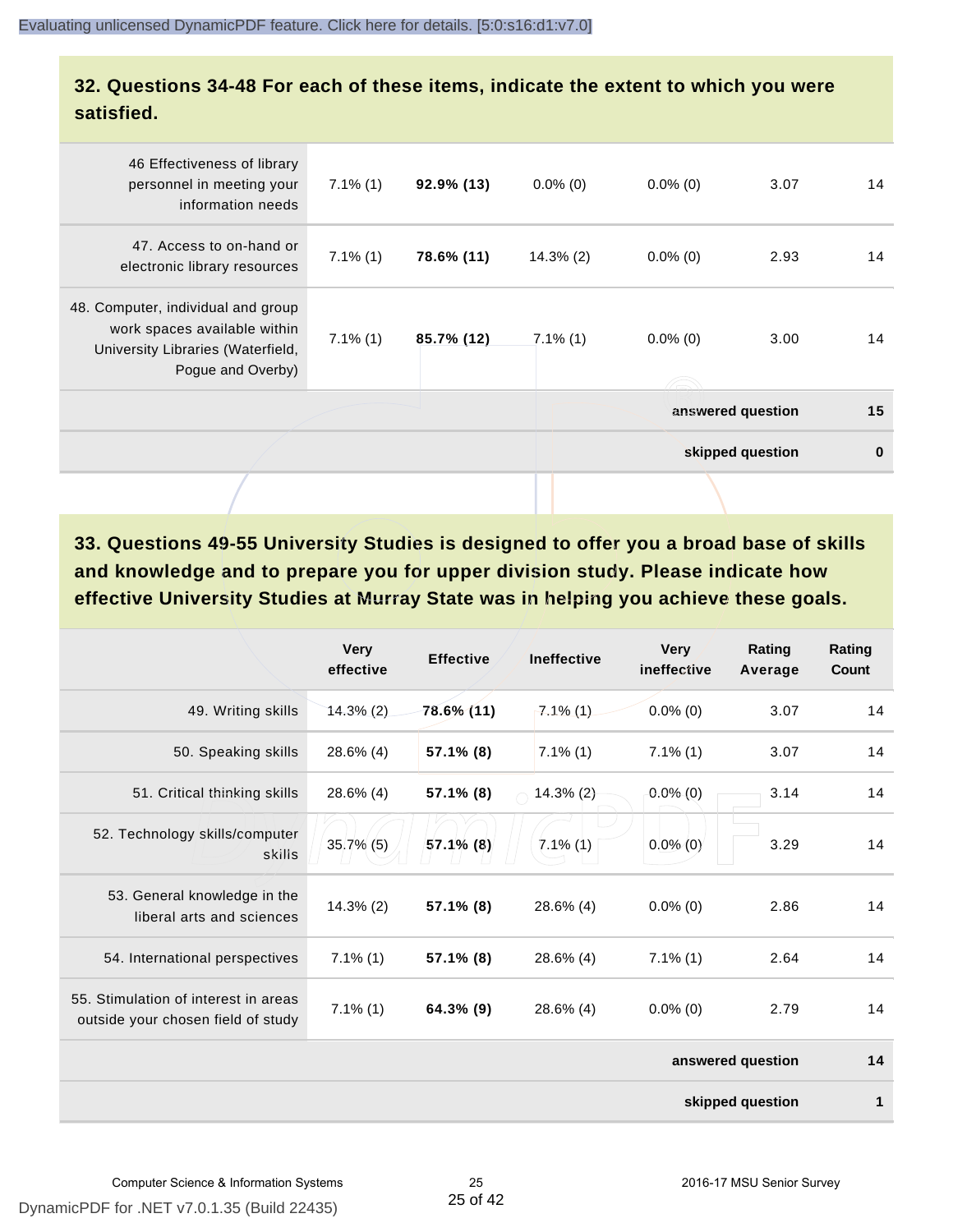**34. Questions 56-89For each of these services, activities or programs that you used, please indicate the extent to which you were satisfied that they met your needs. For those that you did not use, mark the "Did Not Use" option.**

|                                                                                    | <b>Very</b><br>satisfied | <b>Satisfied</b> | <b>Dissatisfied</b> | <b>Very</b><br>dissatisfied | <b>Did</b><br><b>Not</b><br><b>Use</b> | Rating<br>Average | Rating<br>Count |
|------------------------------------------------------------------------------------|--------------------------|------------------|---------------------|-----------------------------|----------------------------------------|-------------------|-----------------|
| 56. African-American/Multicultural<br><b>Student Services</b>                      | $6.7\%$ (1)              | $13.3\%$ (2)     | $0.0\%$ (0)         | $0.0\%$ (0)                 | 80.0%<br>(12)                          | 3.33              | 15              |
| 57. Blackboard/Canvas                                                              | 26.7%<br>(4)             | 46.7%<br>(7)     | 20.0% (3)           | $6.7\%$ (1)                 | 0.0%<br>(0)                            | 2.93              | 15              |
| 58. Career Services Office                                                         | 13.3%<br>(2)             | 53.3%<br>(8)     | $13.3\%$ (2)        | $0.0\%$ (0)                 | 20.0%<br>(3)                           | 3.00              | 15              |
| 59. Cultural programming and<br>activities                                         | $0.0\%$ (0)              | $21.4\%$ (3)     | $0.0\%$ (0)         | $0.0\%$ (0)                 | 78.6%<br>(11)                          | 3.00              | 14              |
| 60. Degree audit (MAP report)                                                      | 28.6%<br>(4)             | 50.0%<br>(7)     | $7.1\%$ $(1)$       | $0.0\%$ (0)                 | 14.3%<br>(2)                           | 3.25              | 14              |
| 61. Financial Aid Office customer<br>service                                       | $0.0\%(0)$               | 28.6% (4)        | $14.3\%$ (2)        | $7.1\%$ (1)                 | 50.0%<br>(7)                           | 2.43              | 14              |
| 62. Dining Services                                                                | $0.0\%$ (0)              | 42.9%<br>(6)     | $7,1\%$ (1)         | $7.1\%$ (1)                 | 42.9%<br>(6)                           | 2.63              | 14              |
| 63. Graduation Office                                                              | $0.0\%$ (0)              | 50.0%<br>(7)     | $7.1\%$ (1)         | $0.0\%$ (0)                 | 42.9%<br>(6)                           | 2.88              | 14              |
| 64. Greek life and activities                                                      | $0.0\%$ (0)              | $14.3\%$ (2)     | $0.0\%$ (0)         | $7.1\%$ (1)                 | 78.6%<br>(11)                          | 2.33              | 14              |
| 65. Health Services                                                                | $0.0\%$ (0)              | $35.7\%$ (5)     | $21.4\%$ (3)        | $0.0\%$ (0)                 | 42.9%<br>(6)                           | 2.63              | 14              |
| 66. Honor Societies/Departmental<br><b>Clubs/Special Interest</b><br>Organizations | $0.0\%$ (0)              | $35.7\%$ (5)     | $0.0\%$ (0)         | $0.0\%$ (0)                 | 64.3%<br>(9)                           | 3.00              | 14              |
| 67. International programs and<br>activities                                       | $0.0\%$ (0)              | 28.6% (4)        | $0.0\%$ (0)         | $0.0\%$ (0)                 | 71.4%<br>(10)                          | 3.00              | 14              |
|                                                                                    |                          |                  |                     |                             |                                        | answered question | 15              |
|                                                                                    |                          |                  |                     |                             |                                        | skipped question  | $\pmb{0}$       |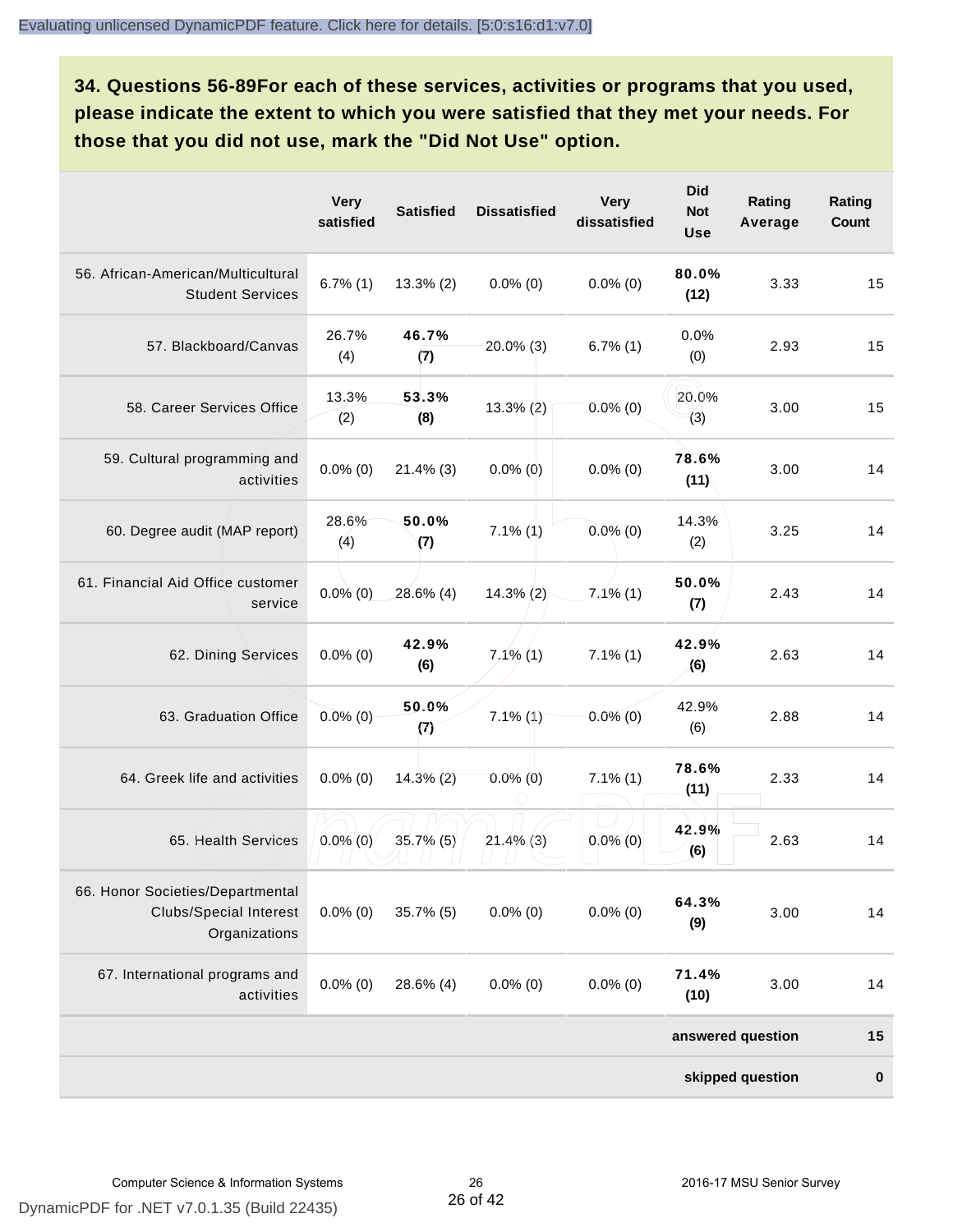**34. Questions 56-89For each of these services, activities or programs that you used, please indicate the extent to which you were satisfied that they met your needs. For those that you did not use, mark the "Did Not Use" option.**

|                                                                  |                         |               |               |              | skipped question  |      | $\pmb{0}$ |
|------------------------------------------------------------------|-------------------------|---------------|---------------|--------------|-------------------|------|-----------|
|                                                                  |                         |               |               |              | answered question |      | 15        |
| 81. Services for non-traditional<br>students                     | $0.0\%$ (0)             | $21.4\%$ (3)  | $0.0\%$ (0)   | $14.3\%$ (2) | 64.3%<br>(9)      | 2.20 | 14        |
| 80. Scholarships/grants/student<br>employment                    | 14.3%<br>(2)            | 42.9%<br>(6)  | $21.4\%$ (3)  | $0.0\%$ (0)  | 21.4%<br>(3)      | 2.91 | 14        |
| 79. Residential College<br>programming and activities            | $\Box$<br>$7.1\%$ $(1)$ | 35.7% (5)     | $0.0\%$ (0)   | $7.1\%$ (1)  | 50.0%<br>(7)      | 2.86 | 14        |
| 78. Registration through myGate                                  | 14.3%<br>(2)            | 71.4%<br>(10) | $0.0\%$ (0)   | $0.0\%$ (0)  | 14.3%<br>(2)      | 3.17 | 14        |
| 77. Public Safety/Security<br>Services                           | 14.3%<br>(2)            | $35.7%$ (5)   | $7.1\%$ $(1)$ | $0.0\%$ (0)  | 42.9%<br>(6)      | 3.13 | 14        |
| 76. Online courses that are not<br><b>Blackboard or Canvas</b>   | $0.0\%$ (0)             | 28.6% (4)     | $0.0\%$ (0)   | $0.0\%$ (0)  | 71.4%<br>(10)     | 3.00 | 14        |
| 75. NCAA Sports                                                  | 14.3%<br>(2)            | $7.1\%$ $(1)$ | $0.0\%$ (0)   | $0.0\%$ (0)  | 78.6%<br>(11)     | 3.67 | 14        |
| 74. MSU web site                                                 | $7.1\%$ (1)             | 64.3%<br>(9)  | 14.3% (2)     | $0.0\%$ (0)  | 14.3%<br>(2)      | 2.92 | 14        |
| 73. Library                                                      | 14.3%<br>(2)            | 57.1%<br>(8)  | $0.0\%$ (0)   | $0.0\%$ (0)  | 28.6%<br>(4)      | 3.20 | 14        |
| 72. Lowry Center/Developmental<br>courses and tutoring           | $0.0\%$ (0)             | $14.3\%$ (2)  | $7.1\%$ (1)   | $0.0\%$ (0)  | 78.6%<br>(11)     | 2.67 | 14        |
| 71. LGBT programs                                                | $0.0\%$ (0)             | $7.1\%$ (1)   | $0.0\%$ (0)   | $0.0\%$ (0)  | 92.9%<br>(13)     | 3.00 | 14        |
| 70. Intramural Sports and<br>Recreation                          | 14.3%<br>(2)            | $35.7\%$ (5)  | $0.0\%$ (0)   | $0.0\%$ (0)  | 50.0%<br>(7)      | 3.29 | 14        |
| 69. Internet and wireless access<br>for study and research needs | 21.4%<br>(3)            | 42.9%<br>(6)  | $14.3\%$ (2)  | $0.0\%$ (0)  | 21.4%<br>(3)      | 3.09 | 14        |
| 68. International student support<br>services                    | $6.7\%$ (1)             | 20.0% (3)     | $0.0\%$ (0)   | $0.0\%$ (0)  | 73.3%<br>(11)     | 3.25 | 15        |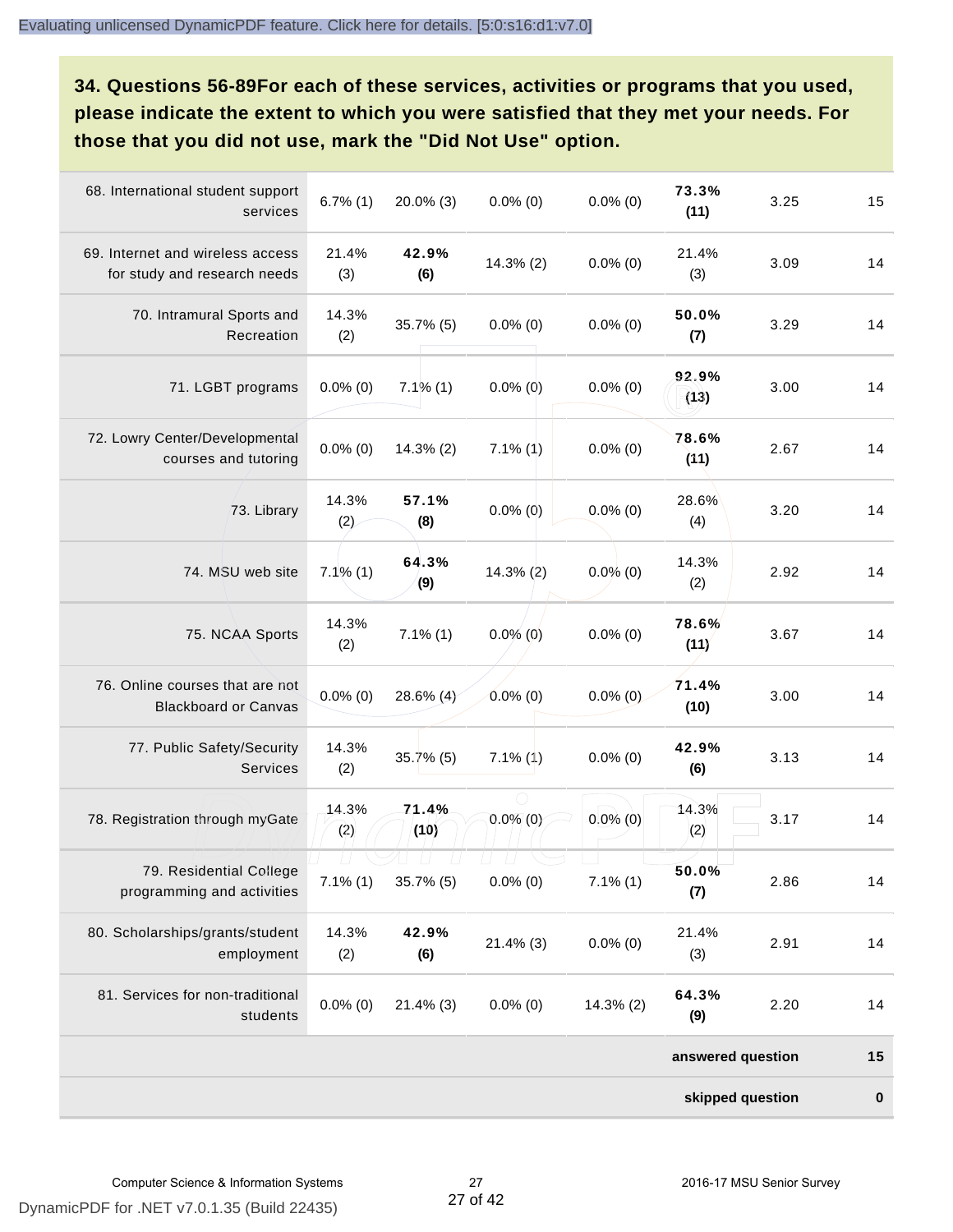**34. Questions 56-89For each of these services, activities or programs that you used, please indicate the extent to which you were satisfied that they met your needs. For those that you did not use, mark the "Did Not Use" option.**

| 82. Student Disability Services<br>(SDS) | $0.0\%$ (0)  | $7.1\%$ (1)  | $7.1\%$ (1)   | $0.0\%$ (0) | 85.7%<br>(12)     | 2.50 | 14 |
|------------------------------------------|--------------|--------------|---------------|-------------|-------------------|------|----|
| 83. Transcript requests                  | $0.0\%$ (0)  | 57.1%<br>(8) | $14.3\%$ (2)  | $0.0\%$ (0) | 28.6%<br>(4)      | 2.80 | 14 |
| 84. Student Support Services<br>(SSS)    | $0.0\%$ (0)  | $14.3\%$ (2) | $14.3\%$ (2)  | $0.0\%$ (0) | 71.4%<br>(10)     | 2.50 | 14 |
| 85. Transfer Center                      | $7.1\%$ (1)  | $28.6\%$ (4) | $7.1\%$ $(1)$ | $0.0\%$ (0) | 57.1%<br>(8)      | 3.00 | 14 |
| 86. University Counseling Services       | $0.0\%$ (0)  | $7.1\%$ (1)  | $7.1\%$ (1)   | $7.1\%$ (1) | 78.6%<br>(11)     | 2.00 | 14 |
| 87. Veteran Services                     | $0.0\%$ (0)  | $14.3\%$ (2) | $0.0\%$ (0)   | $0.0\%$ (0) | 85.7%<br>(12)     | 3.00 | 14 |
| 88. Wellness Center                      | 21.4%<br>(3) | 42.9%<br>(6) | $0.0\%$ (0)   | $0.0\%$ (0) | 35.7%<br>(5)      | 3.33 | 14 |
| 89. Women's Center                       | $0.0\%$ (0)  | $7.1\%$ (1)  | $0.0\%$ (0)   | $0.0\%$ (0) | 92.9%<br>(13)     | 3.00 | 14 |
|                                          |              |              |               |             | answered question |      | 15 |

**skipped question 0**

DynamicPDF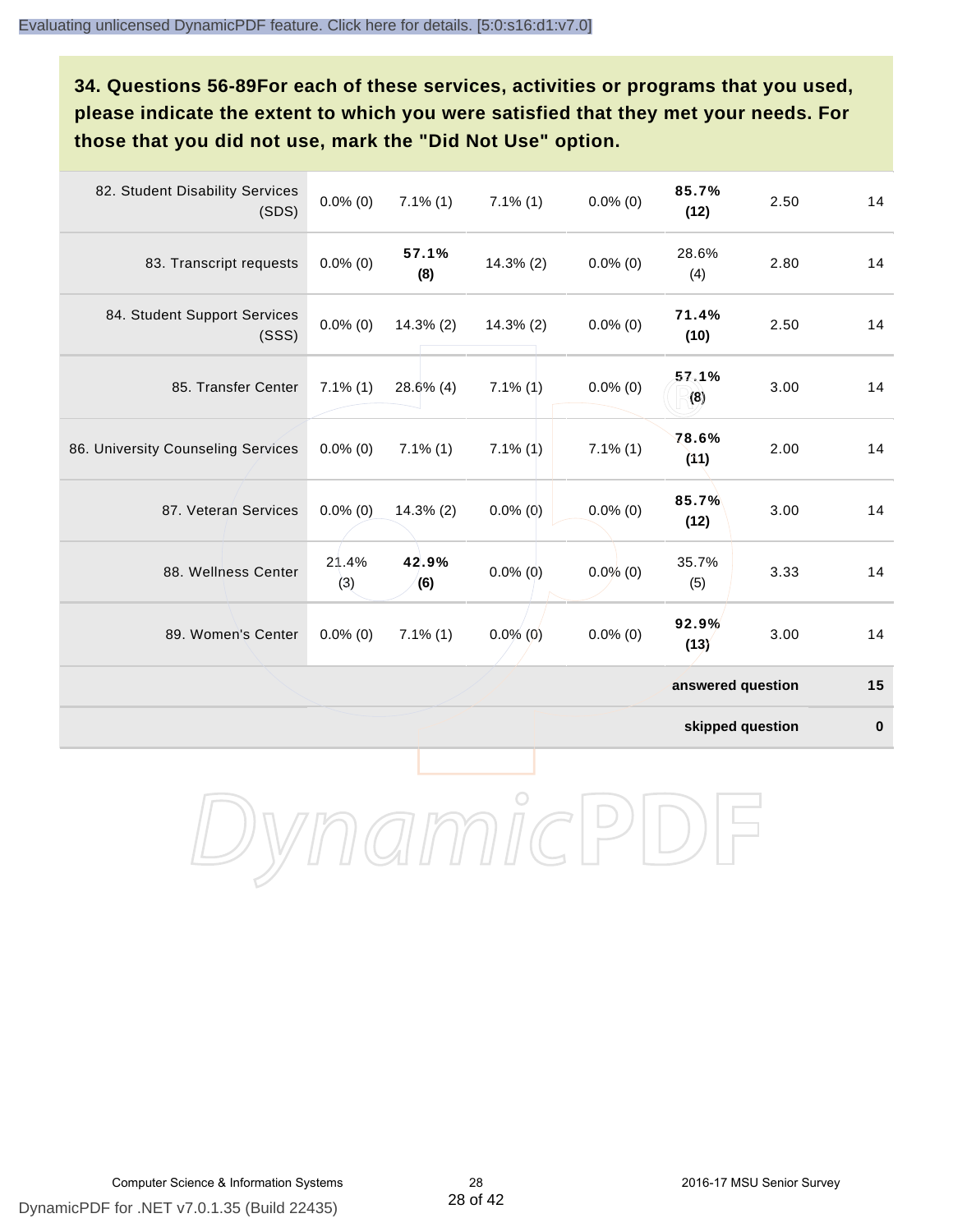#### **35. 90. To what extent did you participate in Residential College activities?**

|                     | Response<br>Percent | Response<br>Count |
|---------------------|---------------------|-------------------|
| Did not participate | 42.9%               | $\bf 6$           |
| Frequently          | 28.6%               | $\overline{4}$    |
| Occasionally        | 14.3%               | $\overline{2}$    |
| Seldom              | 14.3%               | $\overline{a}$    |
|                     | answered question   | 14                |
|                     | skipped question    | $\mathbf{1}$      |
|                     | ynamicPl<br>$\Box$  |                   |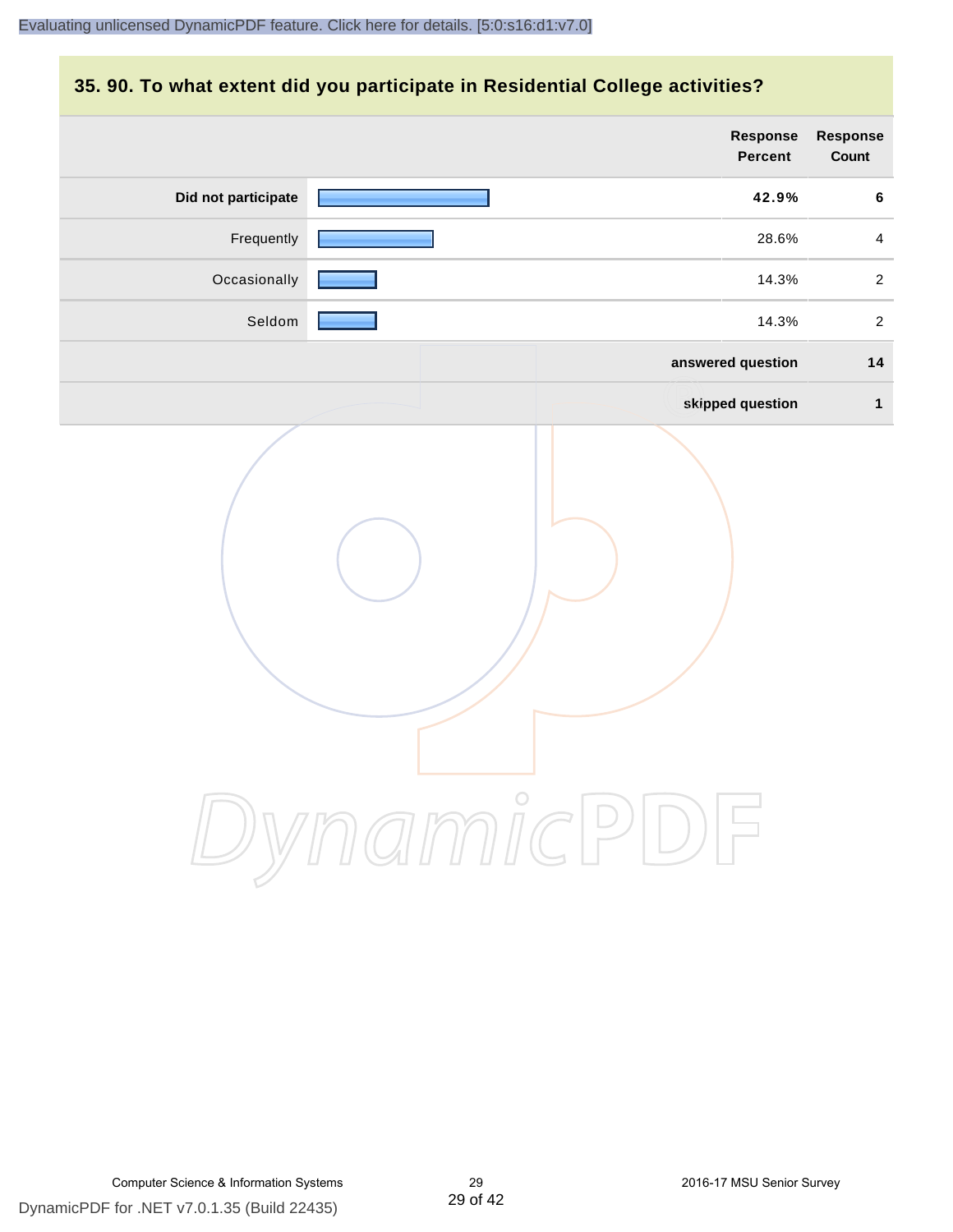#### **35. 90. To what extent did you participate in Residential College activities?**

#### **36. 91. Which phrase best describes your opinion of Residential Colleges?**

|                                                  |  | <b>Response</b><br><b>Percent</b> | <b>Response</b><br>Count |
|--------------------------------------------------|--|-----------------------------------|--------------------------|
| Not familiar with Residential<br><b>Colleges</b> |  | 28.6%                             | 4                        |
| Very positive                                    |  | 21.4%                             | $\mathbf{3}$             |
| Positive                                         |  | 28.6%                             | 4                        |
| Negative                                         |  | 14.3%                             | $\overline{2}$           |
| Very negative                                    |  | 7.1%                              | 1                        |
|                                                  |  | answered question                 | 14                       |
|                                                  |  | skipped question                  | 1                        |
|                                                  |  |                                   |                          |

#### **37. 92. When you graduate how many times will you have studied abroad during your university career?**

|               | Response<br>Percent                         | <b>Response</b><br>Count |
|---------------|---------------------------------------------|--------------------------|
| <b>None</b>   | ______________<br>and the state of<br>92.9% | 13                       |
| One           | 7.1%                                        | 1                        |
| Two           | 0.0%                                        | 0                        |
| Three or more | 0.0%                                        | 0                        |
|               | answered question                           | 14                       |
|               | skipped question                            | 1                        |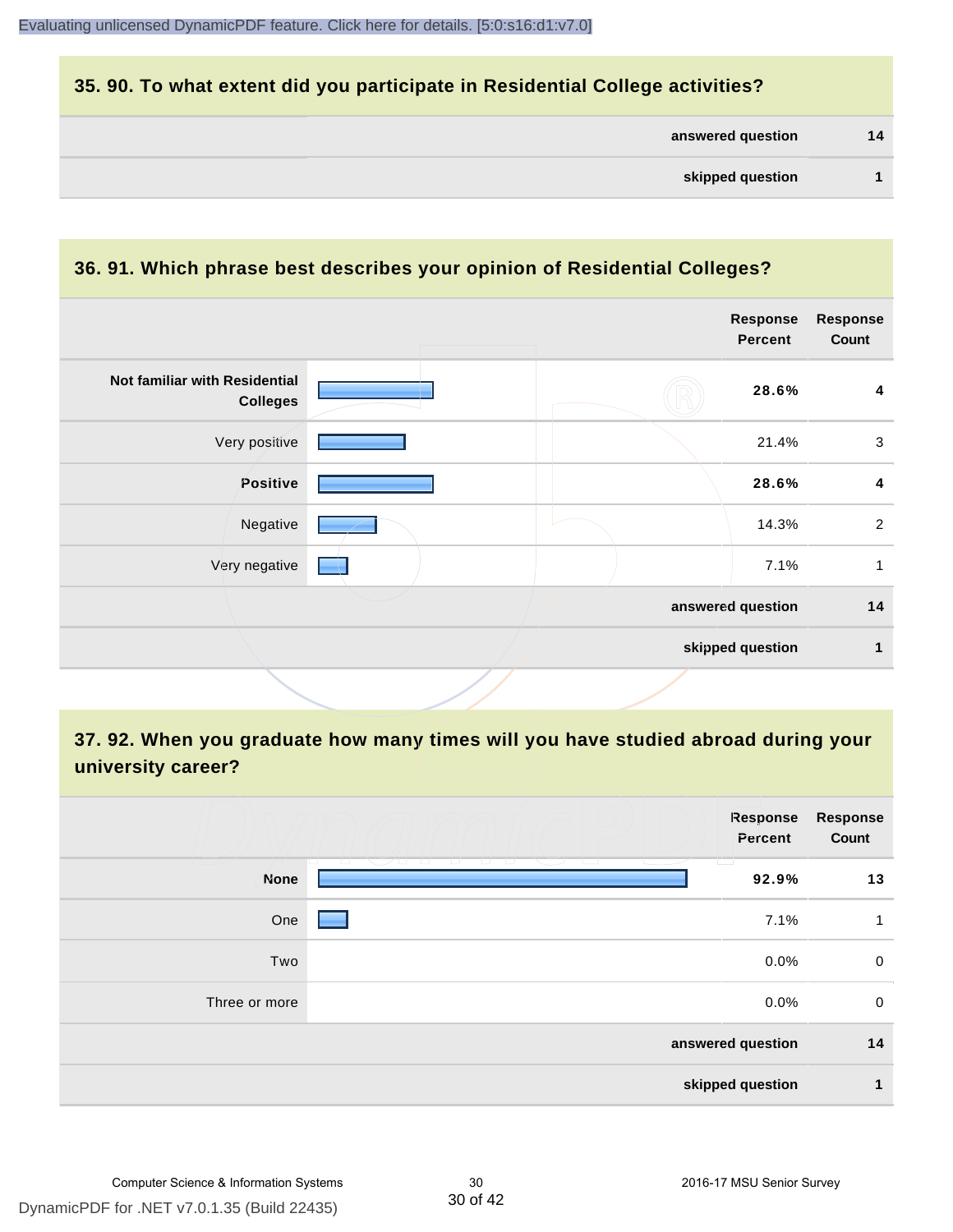**38. Questions 93-102 The University has formulated ten desired "Characteristics of the Murray State University Graduate." Please indicate how effective your MSU experience was in enhancing your abilities in each area.**

|                                                                                                                                                                      | <b>Very</b><br>effective | <b>Effective</b> | Ineffective  | <b>Very</b><br>ineffective | Rating<br>Average | Rating<br>Count |
|----------------------------------------------------------------------------------------------------------------------------------------------------------------------|--------------------------|------------------|--------------|----------------------------|-------------------|-----------------|
| 93. Engage in mature,<br>independent and creative thought<br>and express that thought<br>effectively in oral and written<br>communication;                           | $16.7\%$ (2)             | 75.0% (9)        | $8.3\%$ (1)  | $0.0\%$ (0)                | 3.08              | 12              |
| 94. Understand and apply the<br>critical and scientific<br>methodologies that academic<br>disciplines employ to discover<br>knowledge and ascertain its<br>validity; | $16.7\%$ (2)             | $50.0\%$ (6)     | $33.3\%$ (4) | $0.0\%$ (0)                | 2.83              | 12              |
| 95. Apply sound standards of<br>information gathering, analysis<br>and evaluation to reach logical<br>decisions;                                                     | $16.7\%$ (2)             | 75.0% (9)        | $8.3\%$ (1)  | $0.0\%$ (0)                | 3.08              | 12              |
| 96. Understand the roles and<br>applications of science and<br>technology in the solution of the<br>problems of a changing world;                                    | $16.7\%$ (2)             | 66.7% (8)        | 16.7% (2)    | $0.0\%$ (0)                | 3.00              | 12              |
| 97. Demonstrate a critical<br>understanding of the world's<br>historical, literary, philosophical<br>and artistic traditions;                                        | $0.0\%$ (0)              | 66.7% (8)        | 25.0% (3)    | $8.3\%$ (1)                | 2.58              | 12              |
| 98. Understand the dynamics of<br>cultural diversity, of competing<br>economic and political systems,<br>and of complex moral and ethical<br>issues;                 | $0.0\%$ (0)              | 83.3% (10)       | $8.3\%$ (1)  | $8.3\%$ (1)                | 2.75              | 12              |
| 99. Understand the nature of and<br>engage in ethical behavior and<br>responsible citizenship;                                                                       | $8.3\%$ (1)              | 83.3% (10)       | $0.0\%$ (0)  | $8.3\%$ (1)                | 2.92              | 12              |
|                                                                                                                                                                      |                          |                  |              |                            | answered question | $12$            |
|                                                                                                                                                                      |                          |                  |              |                            | skipped question  | 3               |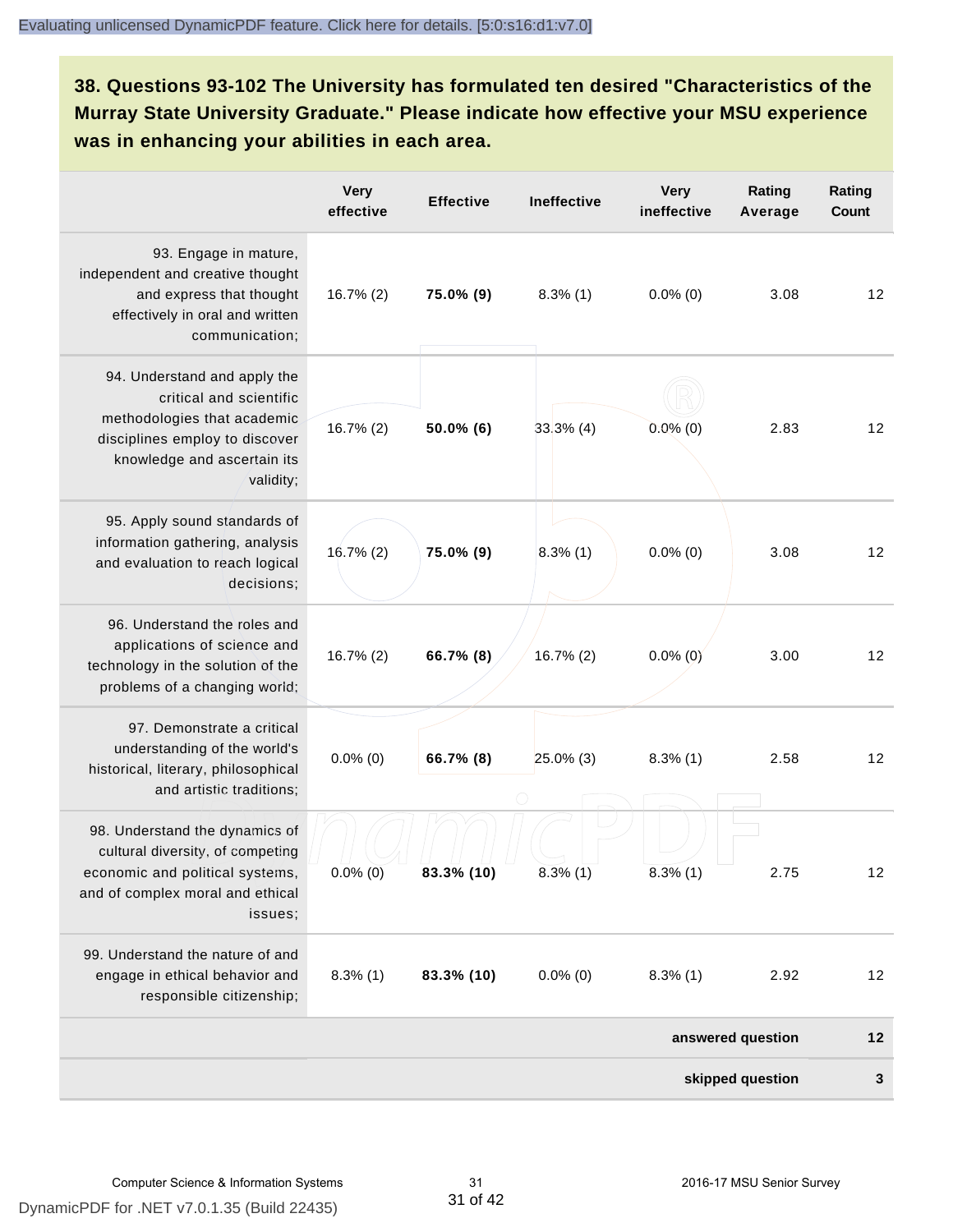#### **38. Questions 93-102 The University has formulated ten desired "Characteristics of the Murray State University Graduate." Please indicate how effective your MSU experience was in enhancing your abilities in each area.**

| 100. Understand the importance of<br>the behaviors necessary to<br>maintain a healthy lifestyle; | $0.0\%$ (0) | 75.0% (9) | 25.0% (3) | $0.0\%$ (0)       | 2.75             | 12           |
|--------------------------------------------------------------------------------------------------|-------------|-----------|-----------|-------------------|------------------|--------------|
| 101. Demonstrate mastery of a<br>chosen field of study;                                          | $8.3\%$ (1) | 66.7% (8) | 25.0% (3) | $0.0\%$ (0)       | 2.83             | 12           |
| 102. Value intellectual pursuit and<br>continuous learning in a changing<br>world.               | $8.3\%$ (1) | 75.0% (9) | 16.7% (2) | $0.0\%$ (0)       | 2.92             | 12           |
|                                                                                                  |             |           |           | answered question |                  | $12$         |
|                                                                                                  |             |           |           |                   | skipped question | $\mathbf{3}$ |
|                                                                                                  |             |           |           |                   |                  |              |
|                                                                                                  |             |           |           |                   |                  |              |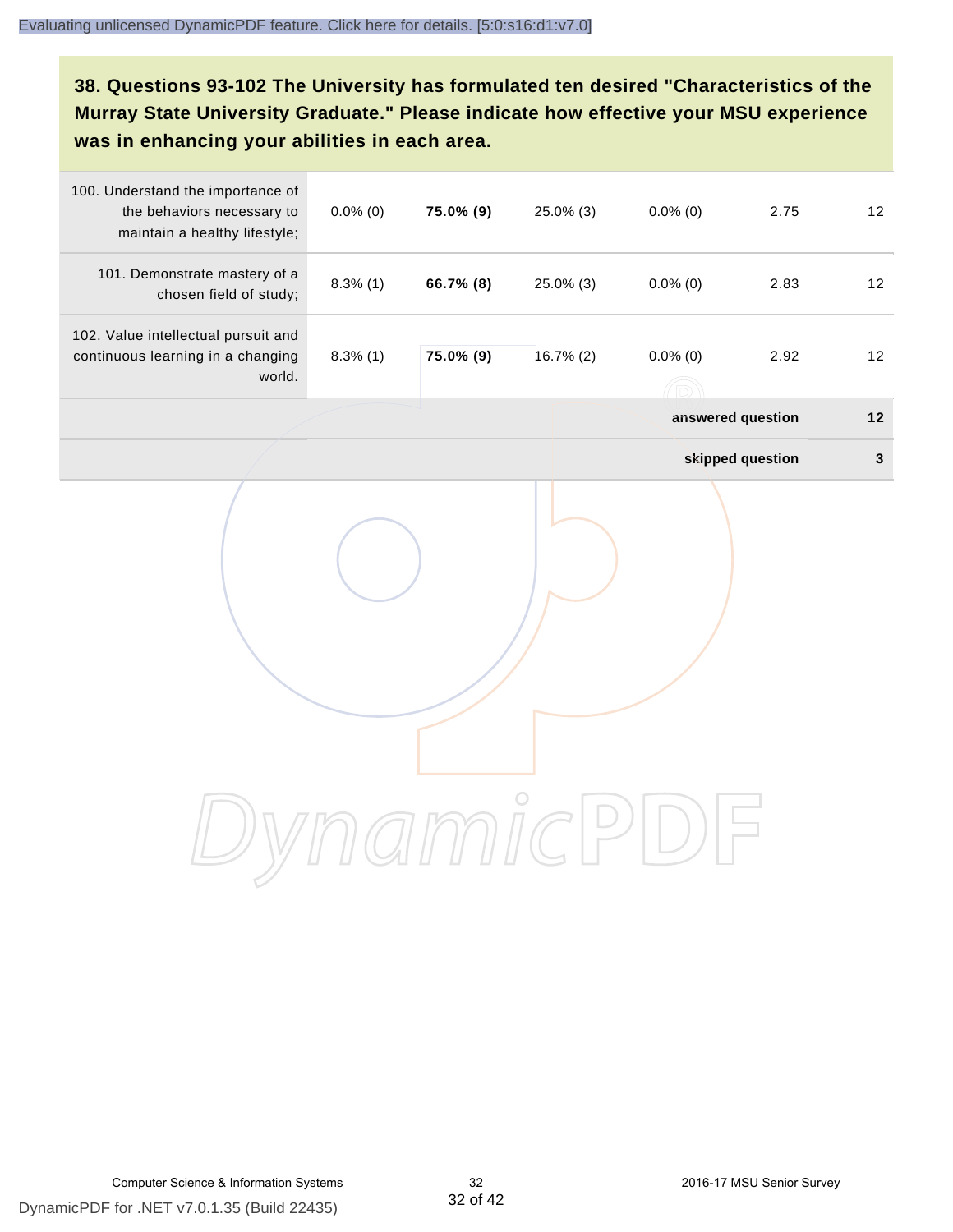#### **39. 103. What do you expect to do after you graduate? answered question 13 Response Percent Response Count** I am unsure of my immediate plans. 23.1% 3 **I will look for a job. 30.8% 4** I will continue working in the position I now have. 15.4% 2 I will work at a position I recently accepted. 15.4% 2 I will do additional undergraduate work. 0.0% 0 I will go to graduate school. **15.4%** 2 I will go to law school.  $\sim$  0.0% 0 I will go to medical school.  $\qquad \qquad \qquad$  0.0% 0 I will go to other professional school. 0.0% 0 I will not work or attend school. 0.0% 0

**skipped question 2**

DynamicPD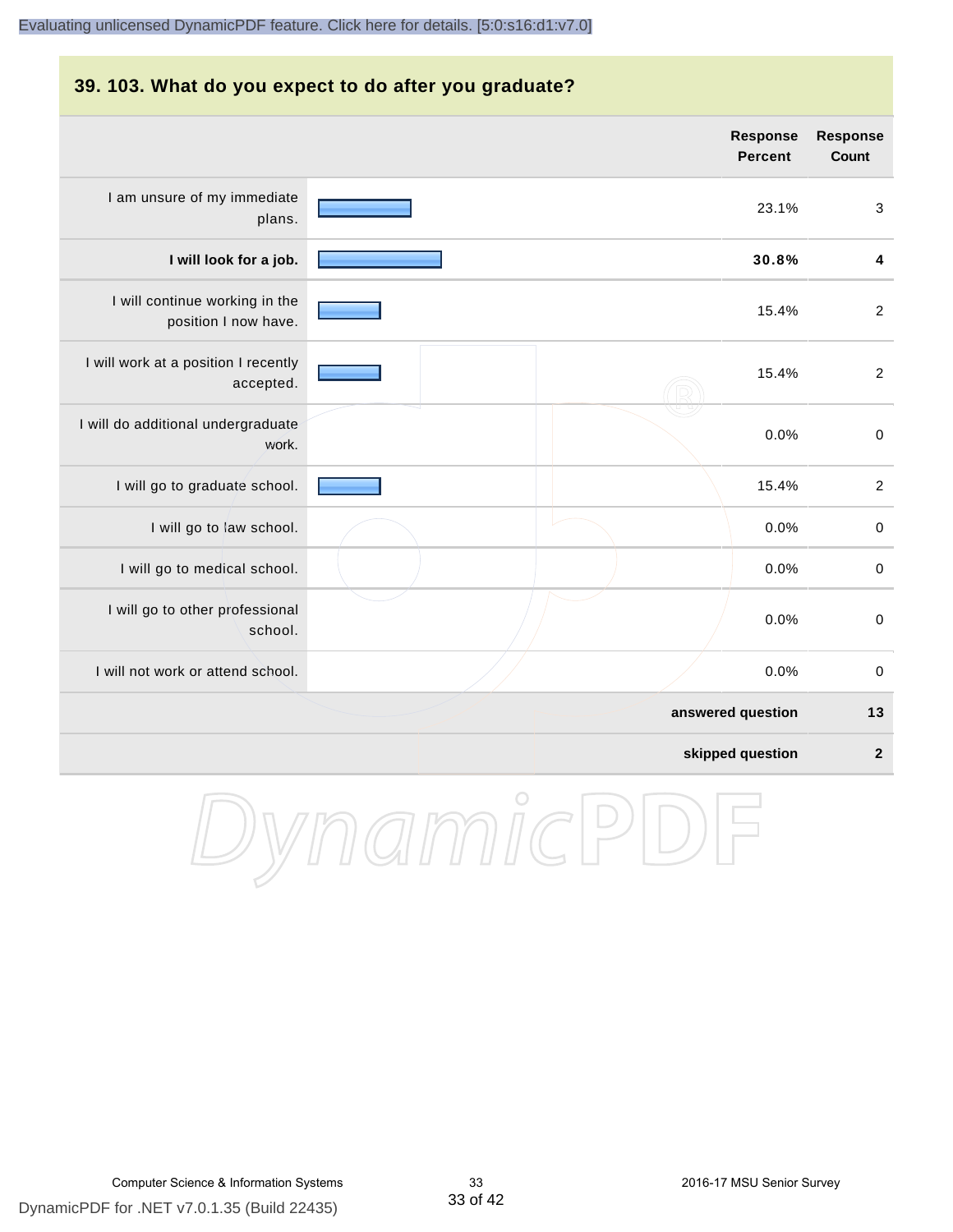## **39. 103. What do you expect to do after you graduate? answered question 13 skipped question 2**

#### **40. 104. If you are already employed, how closely related is your job to your field of study?**

|                     |                                                                | <b>Response</b><br><b>Percent</b> | Response<br>Count |
|---------------------|----------------------------------------------------------------|-----------------------------------|-------------------|
| Extremely close     |                                                                | 15.4%                             | $\overline{2}$    |
| Somewhat close      |                                                                | 15.4%                             | $\overline{2}$    |
| Somewhat different  |                                                                | 0.0%                              | $\mathbf 0$       |
| Extremely different |                                                                | 7.7%                              | $\mathbf{1}$      |
| I cannot determine  |                                                                | 7.7%                              | 1                 |
| Does not apply      |                                                                | 53.8%                             | $\overline{7}$    |
|                     |                                                                | answered question                 | $13$              |
|                     |                                                                | skipped question                  | $\mathbf{2}$      |
|                     | $\gamma$ $\gamma$ $\gamma$ $\gamma$ $\gamma$ $\gamma$ $\gamma$ |                                   |                   |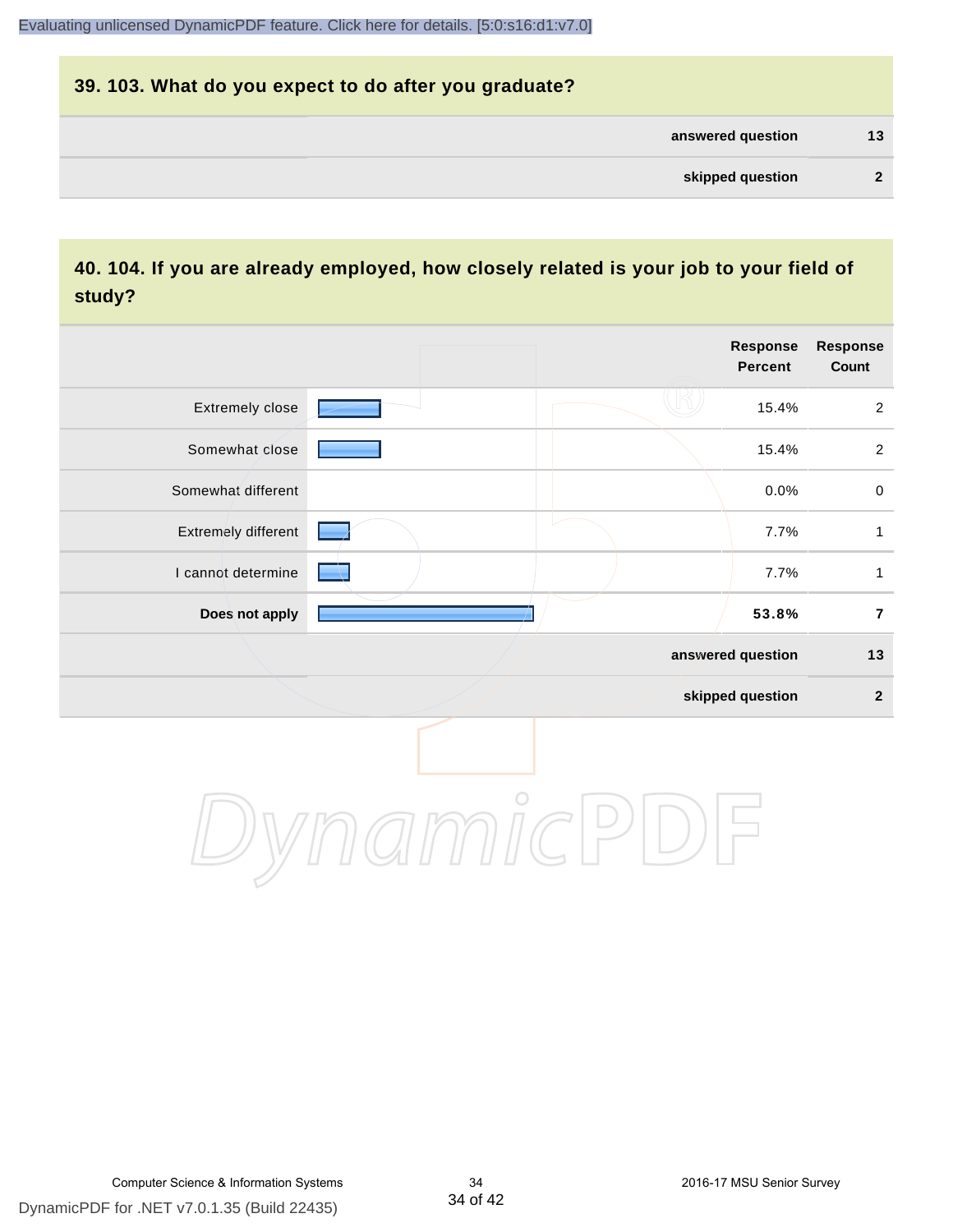#### **41. 105. If you intend to work full-time, what do you expect your salary to be?**

|                     |            | <b>Response</b><br>Percent | Response<br>Count |
|---------------------|------------|----------------------------|-------------------|
| Above \$75,000      |            | 7.7%                       | $\mathbf{1}$      |
| \$65,000 - \$75,000 |            | 15.4%                      | $\overline{2}$    |
| \$55,000 - \$64,999 |            | 30.8%                      | $\boldsymbol{4}$  |
| \$45,000 - \$54,999 |            | 23.1%                      | $\sqrt{3}$        |
| $$35,000 - $44,999$ |            | 7.7%                       | $\mathbf{1}$      |
| \$25,000 - \$34,999 |            | 0.0%                       | $\pmb{0}$         |
| Below \$25,000      |            | 0.0%                       | $\pmb{0}$         |
| Does not apply      |            | 15.4%                      | $\boldsymbol{2}$  |
|                     |            | answered question          | $13$              |
|                     |            | skipped question           | $\mathbf{2}$      |
|                     |            |                            |                   |
|                     | $\bigcirc$ |                            |                   |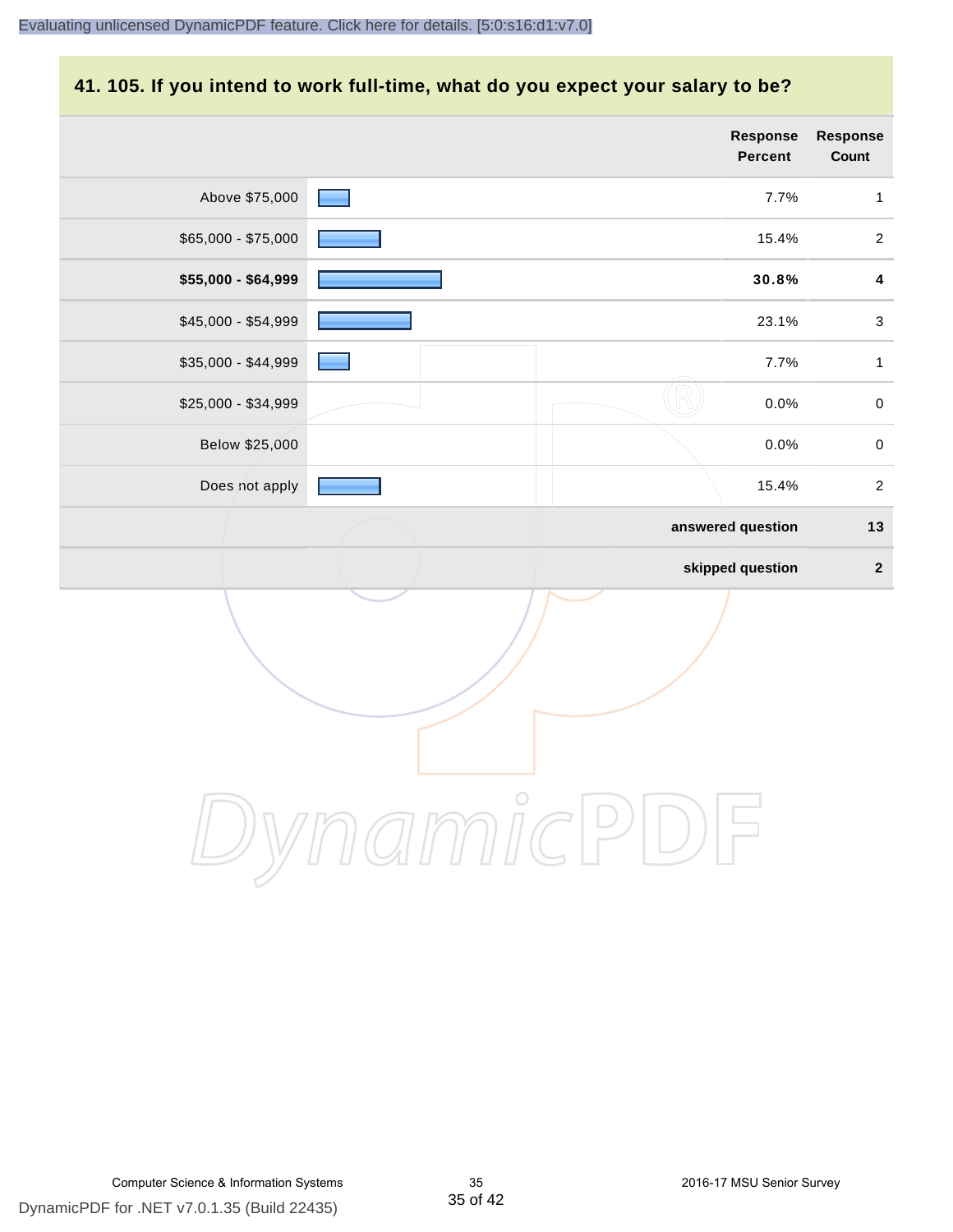#### **41. 105. If you intend to work full-time, what do you expect your salary to be?**

| answered question | 13 |
|-------------------|----|
|                   |    |

#### **42. 106. If you intend to continue your education, please indicate which statement best describes the institution you will attend.**

|                                        |  | <b>Response</b><br><b>Percent</b> | <b>Response</b><br>Count |
|----------------------------------------|--|-----------------------------------|--------------------------|
| <b>Murray State University</b>         |  | 15.4%                             | 2                        |
| University/College in Kentucky         |  | 0.0%                              | 0                        |
| University/College outside<br>Kentucky |  | 23.1%                             | 3                        |
| Does not apply                         |  | 61.5%                             | 8                        |
|                                        |  | answered question                 | 13                       |
|                                        |  | skipped question                  | $\overline{2}$           |

#### **43. 107. "I would recommend Murray State University to a prospective student."**

| <b>Response</b><br>Count | Response<br>Percent                                            |                       |
|--------------------------|----------------------------------------------------------------|-----------------------|
| $\sqrt{5}$               | 38.5%                                                          | <b>Strongly agree</b> |
| $\sqrt{5}$               | m<br>□<br>73<br>T<br>$\overline{\phantom{a}}$<br>T. T<br>38.5% | Agree                 |
| 3                        | 23.1%                                                          | Disagree              |
| $\mathbf 0$              | 0.0%                                                           | Strongly disagree     |
| 13                       | answered question                                              |                       |
| $\overline{2}$           | skipped question                                               |                       |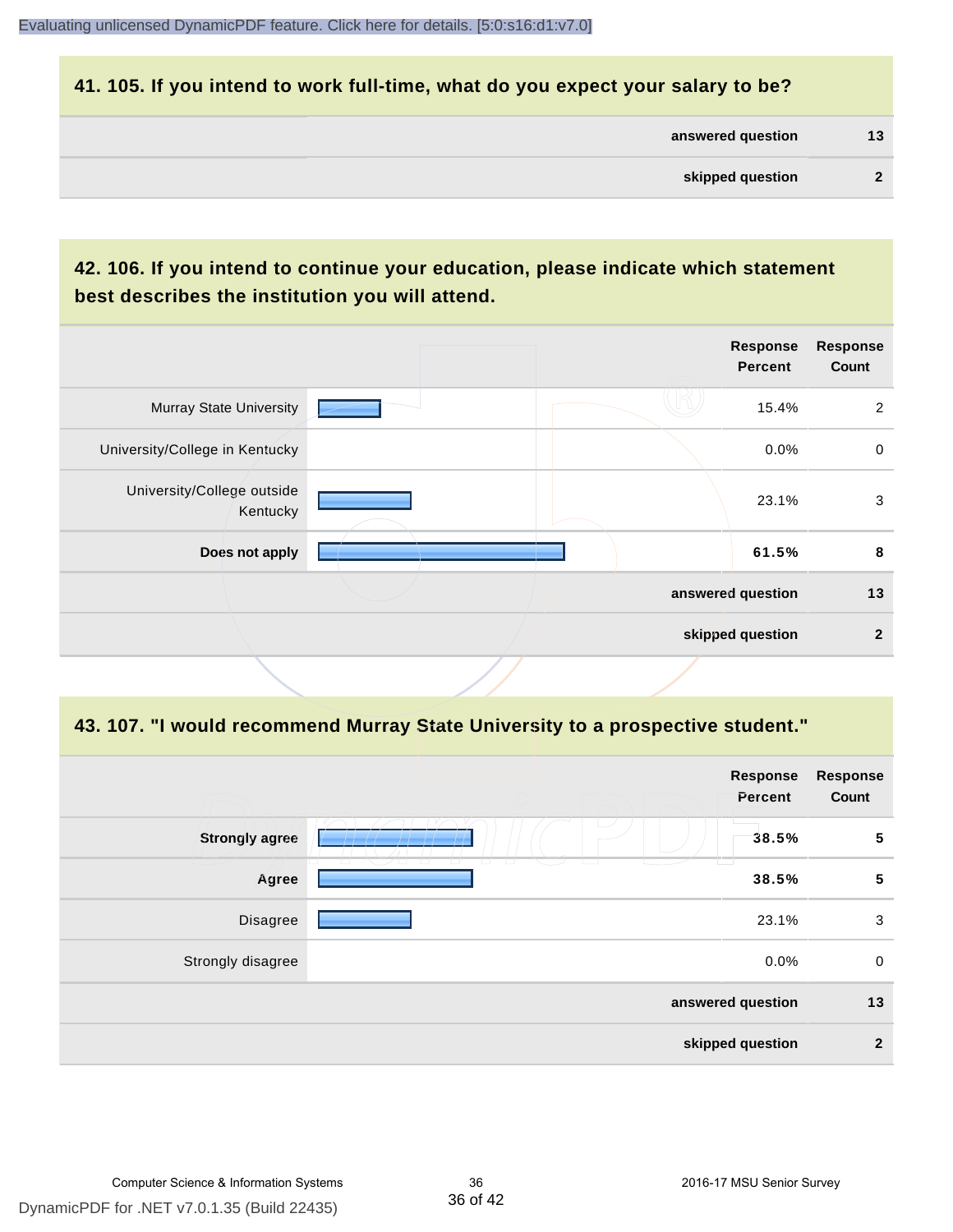|                   |                   | 44. Feedback: |
|-------------------|-------------------|---------------|
| Response<br>Count |                   |               |
| 2                 |                   |               |
| $\mathbf{2}$      | answered question |               |
| 13                | skipped question  |               |

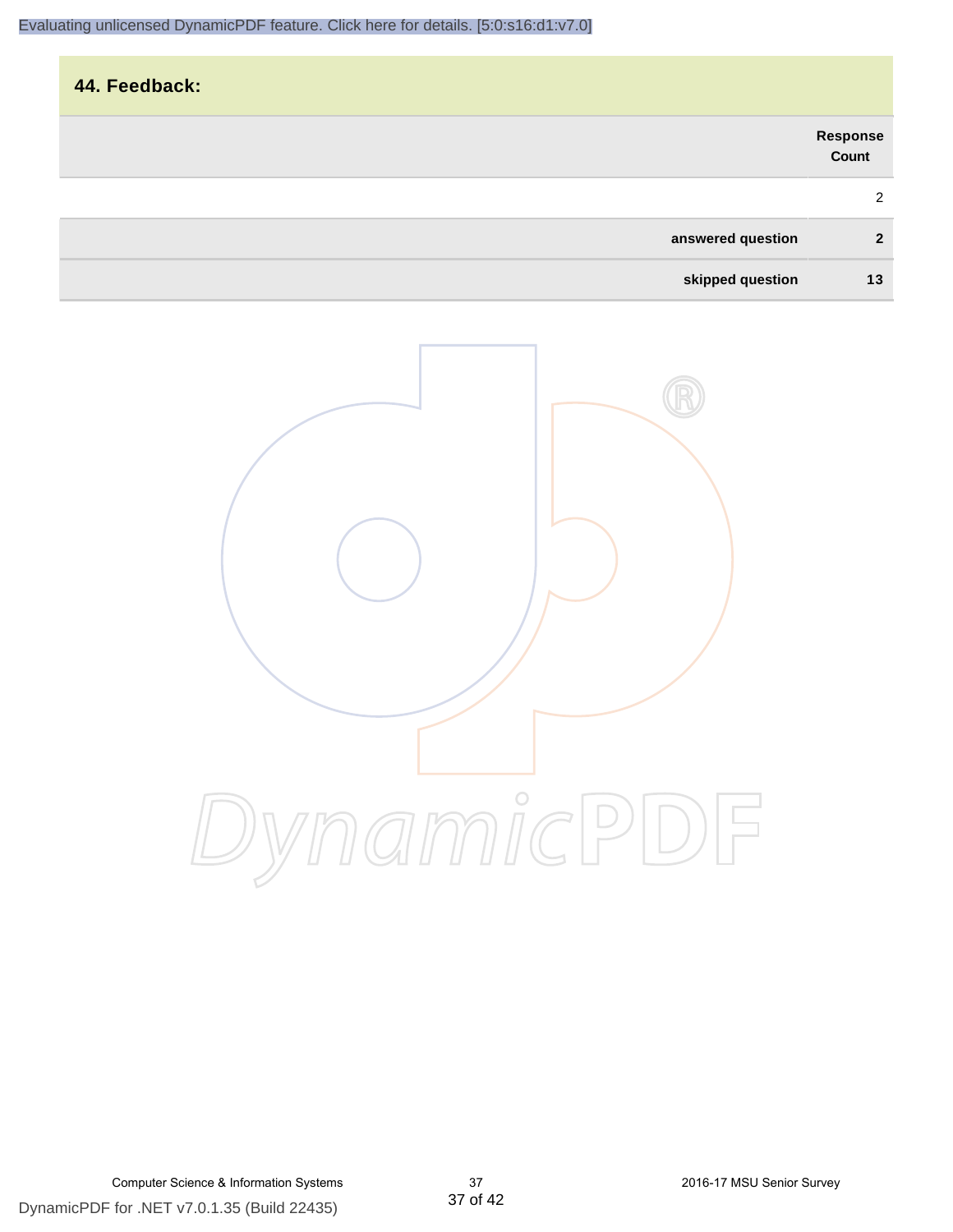|                                                 | Response<br><b>Percent</b> | <b>Response</b><br>Count |
|-------------------------------------------------|----------------------------|--------------------------|
| Accounting                                      | 0.0%                       | $\mathbf 0$              |
| Advertising                                     | 0.0%                       | $\mathbf 0$              |
| <b>Business Administration</b><br>(associate's) | 0.0%                       | $\mathbf 0$              |
| <b>Business Administration</b><br>(bachelor's)  | 0.0%                       | $\pmb{0}$                |
| <b>Business GIS (certificate)</b>               | 0.0%                       | $\,0\,$                  |
| <b>Computer Information Systems</b>             | 0.0%                       | $\pmb{0}$                |
| <b>Computer Science</b>                         | 0.0%                       | $\pmb{0}$                |
| Economics                                       | 0.0%                       | $\mathbf 0$              |
| Finance                                         | 0.0%                       | $\mathbf 0$              |
| <b>Graphic Communications Media</b>             | 0.0%                       | $\mathbf 0$              |
| <b>International Business</b>                   | 0.0%                       | $\pmb{0}$                |
| Journalism                                      | 0.0%                       | $\pmb{0}$                |
| Management                                      | 0.0%                       | $\pmb{0}$                |
| Marketing                                       | 0.0%                       | $\pmb{0}$                |
| Organizational Communication                    | 0.0%                       | $\pmb{0}$                |
| <b>Public Relations</b>                         | 0.0%                       | $\pmb{0}$                |
| <b>Television Production</b>                    | 0.0%                       | $\mathbf 0$              |
| <b>Telecommunications Systems</b><br>Mgmt       | 0.0%                       | $\pmb{0}$                |
|                                                 | answered question          | $\pmb{0}$                |
|                                                 | skipped question           | $15$                     |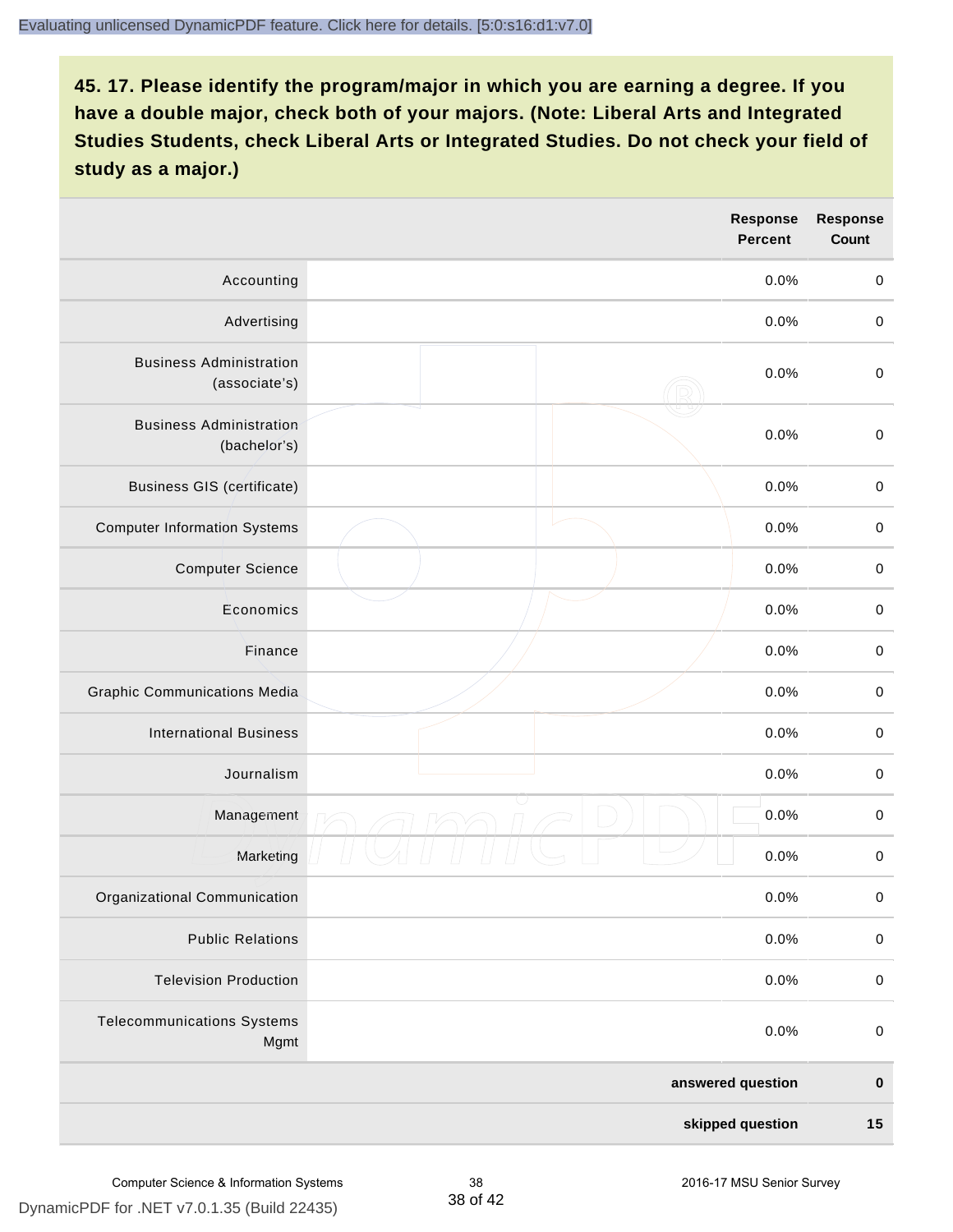| <b>Career &amp; Technical Education</b><br>(associate's) | 0.0%              | $\pmb{0}$   |
|----------------------------------------------------------|-------------------|-------------|
| <b>Career &amp; Technical Education</b><br>(bachelor's)  | 0.0%              | $\mathbf 0$ |
| <b>Criminal Justice</b>                                  | 0.0%              | $\,0\,$     |
| <b>Elementary School Education</b>                       | 0.0%              | $\,0\,$     |
| Health & Physical Education                              | 0.0%              | $\,0\,$     |
| Interdisciplinary Early Childhood<br>Education           | 0.0%              | $\pmb{0}$   |
| Learning & Behavior Disorders                            | 0.0%              | $\,0\,$     |
| Middle School Education                                  | 0.0%              | $\mathbf 0$ |
| <b>Recreation &amp; Leisure Services</b>                 | 0.0%              | $\mathbf 0$ |
| Social Work                                              | 0.0%              | $\mathbf 0$ |
| Youth & Nonprofit Leadership                             | 0.0%              | $\mathbf 0$ |
| Art                                                      | 0.0%              | $\pmb{0}$   |
| Creative Writing (BFA)                                   | 0.0%              | $\pmb{0}$   |
| English                                                  | 0.0%              | $\pmb{0}$   |
| English Education (TESOL)                                | 0.0%              | $\pmb{0}$   |
| Philosophy                                               | 0.0%              | 0           |
| <b>International Affairs</b>                             | 0.0%              | $\pmb{0}$   |
| <b>Political Science</b>                                 | 0.0%              | $\mathbf 0$ |
| <b>Public Administration</b>                             | 0.0%              | $\mathbf 0$ |
|                                                          | answered question | $\pmb{0}$   |
|                                                          | skipped question  | 15          |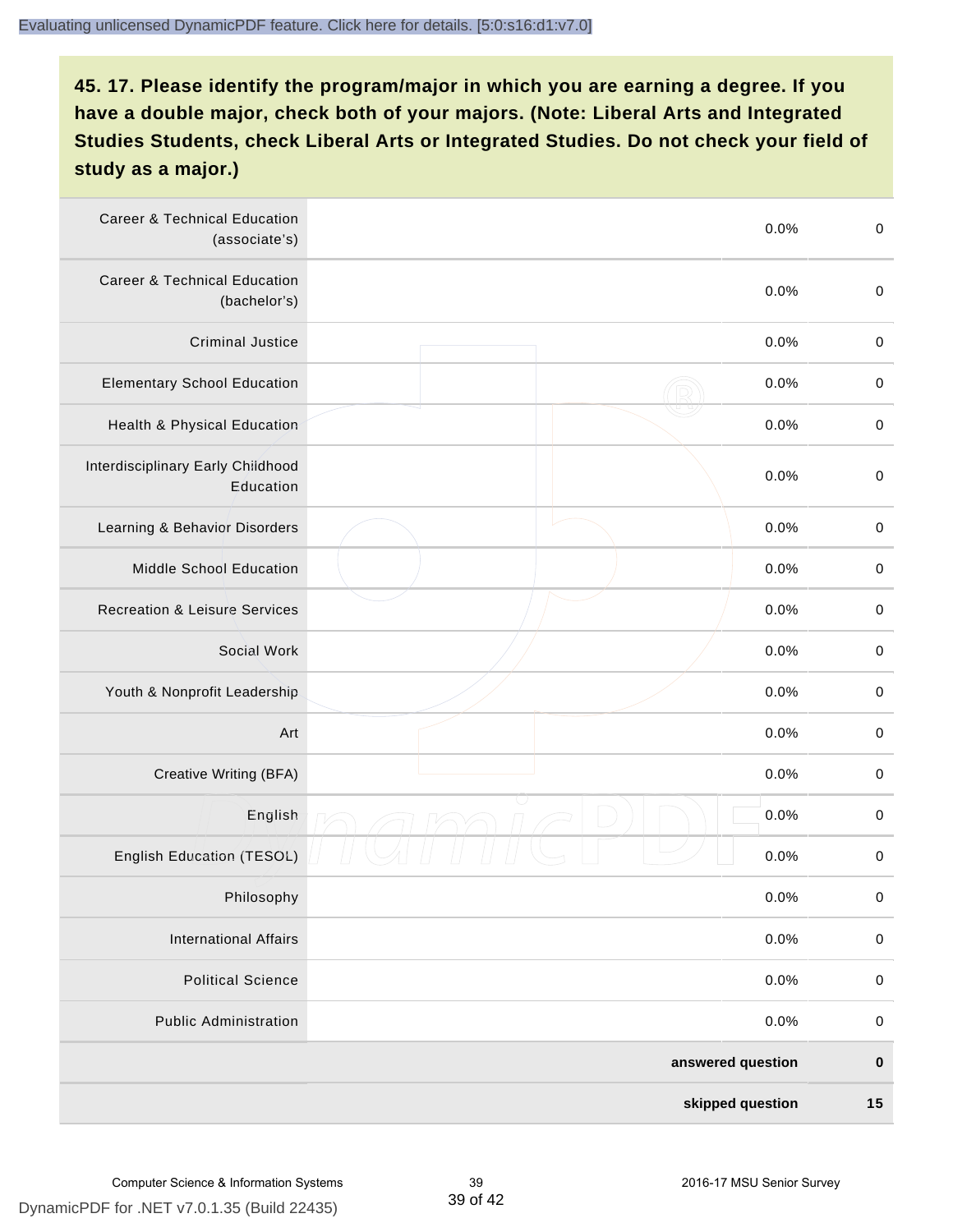| Sociology                                            |            | 0.0%    | $\mathbf 0$ |
|------------------------------------------------------|------------|---------|-------------|
| History                                              |            | $0.0\%$ | $\mathbf 0$ |
| <b>Liberal Arts</b>                                  |            | 0.0%    | $\mathbf 0$ |
| French                                               |            | 0.0%    | $\pmb{0}$   |
| German                                               |            | 0.0%    | $\mathbf 0$ |
| Japanese                                             |            | 0.0%    | $\mathsf 0$ |
| Spanish                                              |            | 0.0%    | $\mathbf 0$ |
| Music                                                |            | 0.0%    | $\mathbf 0$ |
| <b>Music Business</b>                                |            | 0.0%    | $\pmb{0}$   |
| Psychology                                           |            | 0.0%    | $\mathbf 0$ |
| Theatre                                              |            | 0.0%    | $\mathbf 0$ |
| Biology                                              |            | 0.0%    | $\mathbf 0$ |
| Wildlife & Conservation Biology                      |            | 0.0%    | $\mathbf 0$ |
| Chemistry                                            |            | 0.0%    | $\pmb{0}$   |
| <b>Applied Physics</b>                               | $\bigcirc$ | 0.0%    | $\mathbf 0$ |
| <b>Engineering Physics</b>                           |            | 0.0%    | $\mathbf 0$ |
| Physics                                              |            | 0.0%    | $\mathbf 0$ |
| Geosciences                                          |            | 0.0%    | $\mathbf 0$ |
| <b>Civil Engineering Technology</b><br>(associate's) |            | 0.0%    | $\pmb{0}$   |
| Civil Engineering Technology<br>(bachelor's)         |            | 0.0%    | $\mathbf 0$ |
| answered question                                    |            |         | $\pmb{0}$   |
| skipped question                                     |            |         | 15          |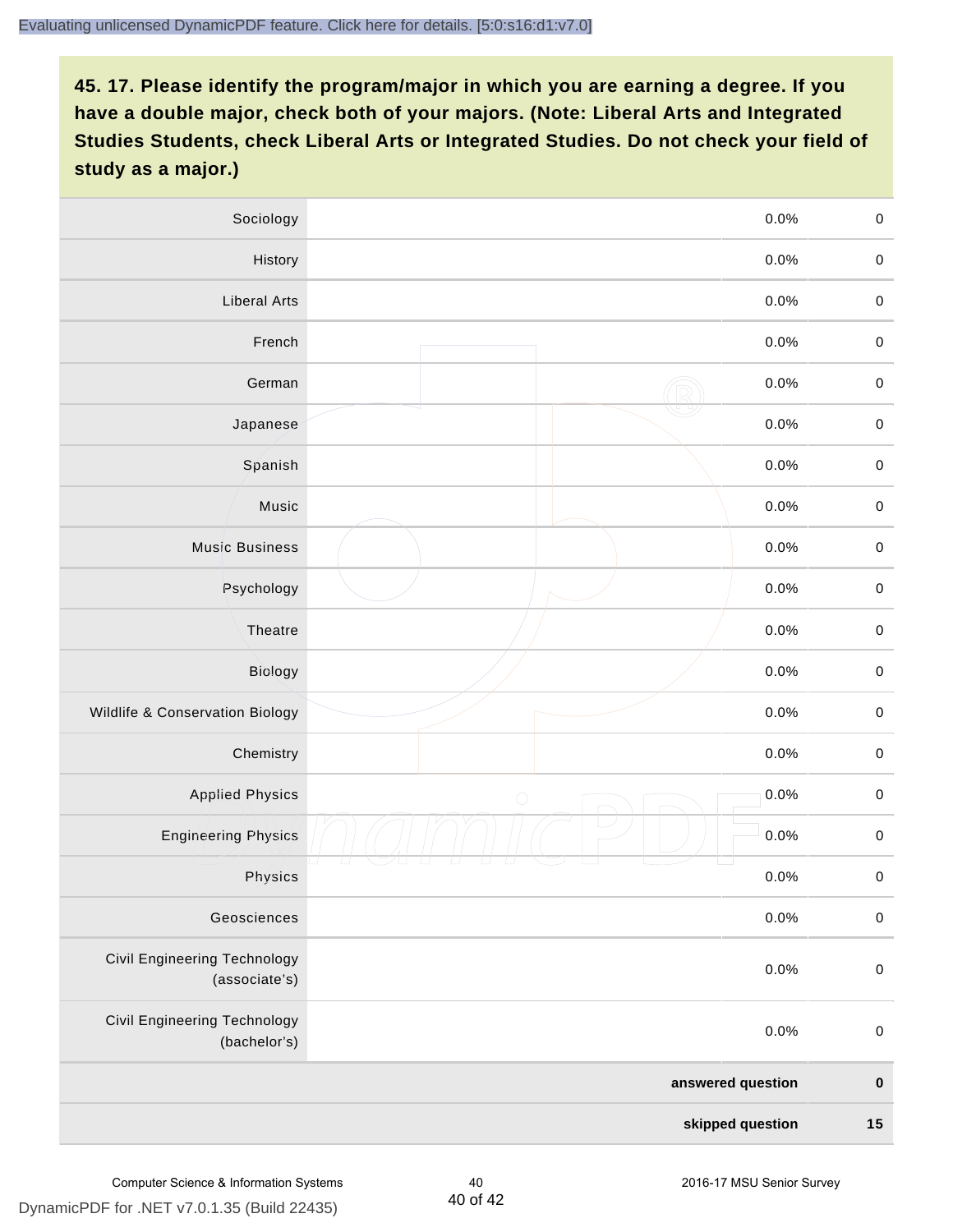| <b>Electromechanical Engineering</b><br>Technology |  | 0.0%              | $\mbox{O}$  |
|----------------------------------------------------|--|-------------------|-------------|
| <b>Engineering Graphics &amp; Design</b>           |  | 0.0%              | $\,0\,$     |
| <b>Interior Design</b>                             |  | 0.0%              | $\pmb{0}$   |
| <b>Manufacturing Technology</b>                    |  | 0.0%              | $\pmb{0}$   |
| Occupational Safety and Health                     |  | 0.0%              | $\pmb{0}$   |
| <b>Industrial Technology</b><br>(associate's)      |  | 0.0%              | $\pmb{0}$   |
| <b>Mathematics</b>                                 |  | 0.0%              | $\pmb{0}$   |
| <b>Telecommunications Systems</b><br>Mgmt          |  | 0.0%              | $\pmb{0}$   |
| Agricultural Science & Technology<br>(associate's) |  | 0.0%              | $\mbox{O}$  |
| Agricultural Science (bachelor's)                  |  | 0.0%              | $\pmb{0}$   |
| Animal Technology/Animal-Equine                    |  | 0.0%              | $\pmb{0}$   |
| Animal Technology/Vet Tech,<br>Pre-Vet             |  | 0.0%              | $\pmb{0}$   |
| <b>Athletic Training</b>                           |  | 0.0%              | $\pmb{0}$   |
| <b>Communication Disorders</b>                     |  | 0.0%              | $\pmb{0}$   |
| <b>Exercise Science</b>                            |  | 0.0%              | $\mathbf 0$ |
| Nursing                                            |  | 0.0%              | $\pmb{0}$   |
| Nursing/RN to BSN                                  |  | 0.0%              | $\mathbf 0$ |
| Nutrition, Dietetics, & Food Mgmt                  |  | 0.0%              | $\,0\,$     |
|                                                    |  | answered question | $\pmb{0}$   |
| skipped question                                   |  |                   | $15$        |